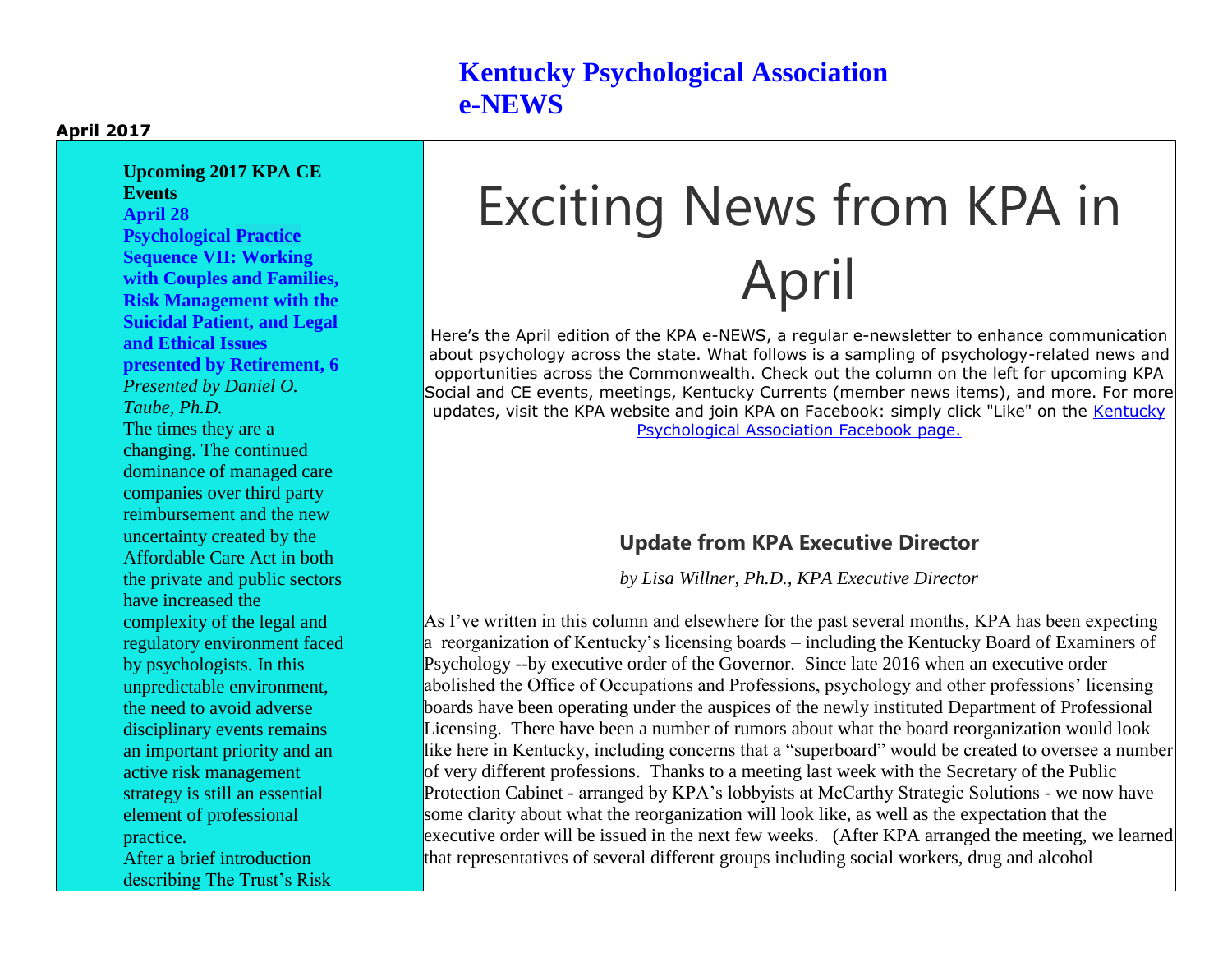Management Philosophy and Strategy, this workshop will focus on three specific topic areas: working with couples and families, working with potentially suicidal clients, and the ethical and legal challenges of developing a professionally and personally appropriate retirement strategy.

The workshop is applicable to psychologists working in all types of settings where health services are provided. *This workshop fulfills the KRS 319 requirement for Ethics/Risk Management as well as 3 hours of the KRS 210.366 6 hour requirement for Suicide Prevention Training.* Attendees also receive 15% off your Trust Sponsored Professional Liability Policy premium (for 2 consecutive years at policy renewal). **May 19 Diversity/Multicultural Issues; Advanced Supervision Workshop 1: Basic Unconscious Bias: Diversity/Multicultural Issues I, 3 CE** *Presented by Rory Remer, Ph.D. and Pam Remer, Ph.D.* The supervision triatic relationship (supervisor,

counselors, professional counselors and others had been invited to attend. The Commissioner of Professional Licensing, and attorneys from the Public Protection Cabinet were also in attendance.) Board reorganization efforts are happening in states across the country, partly in response to a 2015 United States Supreme Court decision in the *North Carolina Board of Dental Examiners v. Federal Trade Commission* which found that dental board to be in violation of anti-trust provisions, opening the state and individual board members to liability concerns. Since December of 2016, members of the KPA policy leadership – Executive Committee, Board, Political Action Committee, Legislative Advisory Team, and our Advocacy Committee have been educating ourselves on the issues at hand through a variety of sources, including the legal experts at APA and leaders in other state psychological associations. Because of the unique nature of Kentucky's reorganization being done outside of the legislative process, we have had to develop a unique strategy aimed at assuring that the role and functions of the psychology licensing board are understood by members of the administration.

In Kentucky, there is a total of 40 licensing boards - each with the essential charge of protecting the public from harm - that will be reorganized under a new structure. These include a variety of behavioral health licensing boards and several health service provider boards including psychology, dentistry, and optometry. Each of the 40 boards will retain their individual identity, and will be grouped into a number of "umbrella boards." Each umbrella board will have its own executive director, appointed by the Public Protection Cabinet, who will provide administrative support and have financial, regulatory, and appeals oversight of the various independent boards. The executive directors will be managed by the Commissioner of the Department of Professional Licensing. Legal counsel will be provided to each umbrella board through the Public Protection Cabinet to observe meetings and provide consultation, rather than through the Attorney General's office as is currently the case. Investigations will be carried out by the independent Office of the Inspector General. Each professional licensing board under the umbrella board will have five members, including a chair, all to be appointed by the Governor. Requirements for particular representation within each board (such as the current requirement for KBEP to have 6 doctoral, 2 master's, and one public member) will be eliminated. Much of the boards' citizen oversight and public protection duties, such as review of credentials and complaints, will be delegated to Department of Professional Licensing staff members.

Through our lobbying firm, we have been able to remain in contact with the Secretary of Public Protection, and with the Commissioner, communicating relevant and important information about the nature of our field, our scope of practice, and the extent of our training and education. We continue to be in process as plans are finalized within the administration, and will continue to keep our membership as up to date as possible. Rest assured that KPA leadership is continuing to closely monitor the rapid changes afoot as they may well have an impact on our profession. Your membership and support are needed, now more than ever, to assure that KPA has the resources necessary to assure protection of our practice, as well as protection of the public.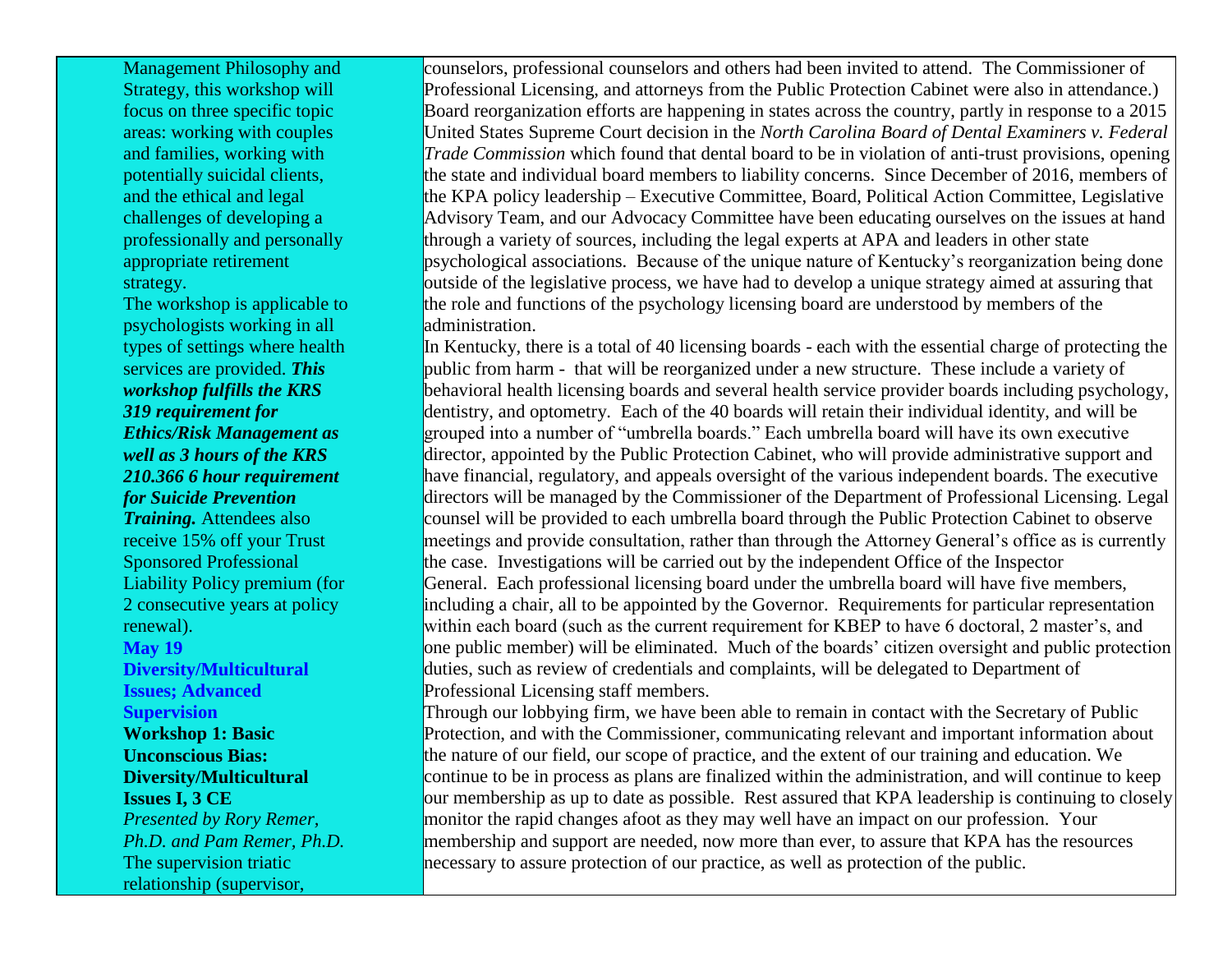supervisee, client) is especially complex because of the multiple and interacting social identities and cultural contexts of the involved individuals. Yet, too often, the diversity and complexity of these relationships remain unexamined. Unconscious bias theory provides a useful vehicle for exploring the cultural identities present in supervision. The focus of this workshop is to raise awareness of the impact of unconscious bias and social identities on both the therapist-client/patient and supervisor-supervisee relationships. Action methods and experiential exercises will be used to explore challenges. **This workshop is a prerequisite for the Advanced Supervision workshop to follow in the afternoon. While participants will receive 3 CE hours for attending the morning workshop only, they must attend both AM and PM sessions in order to receive Advanced Supervision credit to meet the requirement of KAR 26: 175.** *Skill Level:Basic/Intermediate.*

# **APA Council Representative Report**

*David Susman, Ph.D.*

The APA Council of Representatives held its mid-winter meeting on February 24 & 25, 2017 in Washington, DC. Some of the more significant action items included:

1) In response to the 2018 loss of a seat on Council by the Virgin Islands, Council voted to approve forwarding to the Membership amendments to the Bylaws which will ensure one seat on the Council of Representatives for each APA Division and State, Provincial and Territorial Psychological Association. If approved by the Membership, it will apply to the Apportionment Ballot for the 2019 legislative year.

2) Council voted to adopt as APA policy a set of Conflict of Interest Principles that will apply to any person serving on an APA task force, work group, board, committee, the Board of Directors or Council of Representatives.

3) Council adopted as APA policy the *Resolution on the Use of Multiple Indicators for Admission to Graduate Programs in Psychology,* stating that "the American Psychological Association reaffirms diversity in graduate education training and encourages the use of multiple indicators in the review and admissions decision of applicants to graduate psychology programs."

4) Council adopted as APA policy the following guidelines: *Professional Practice Guidelines for Occupationally–Mandated Psychological Evaluations* and *Clinical Guidelines for the Treatment of Posttraumatic Stress Disorder.*

5) Council approved a new business item, "Applied Behavior Analysts and Practice of Psychology," which states that the practice of applied behavior analysis is within the discipline of psychology.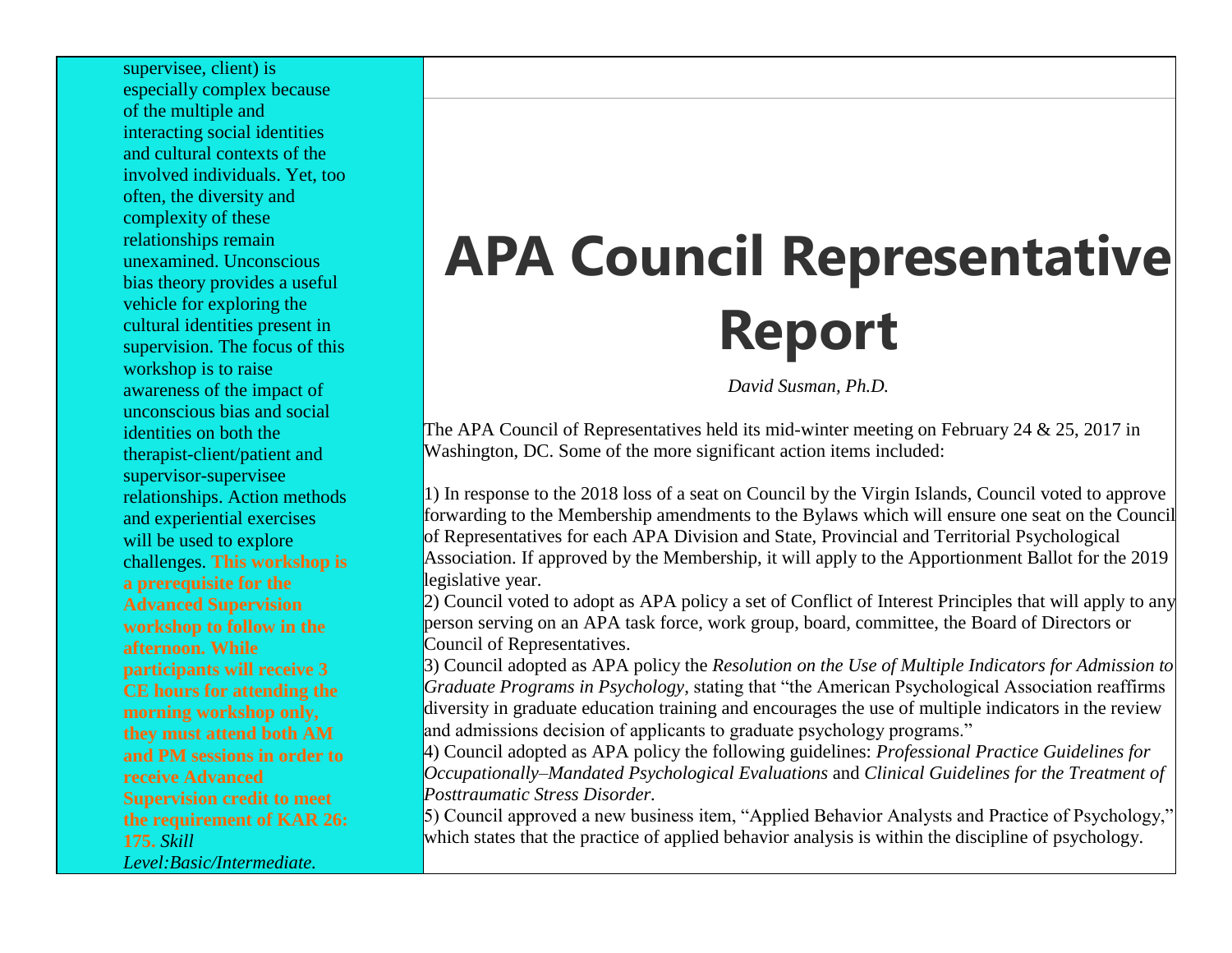### **Workshop 2: Advanced Supervision: Diversity/Multicultural Issues II, 3 CE**

*Presented by Rory Remer, Ph.D. and Pam Remer, Ph.D.* **This Workshop is intended as an extension of the Basic Unconscious Bias I workshop. Attendance at the morning session is REQUIRED for participation.** The supervision triatic relationship (supervisor, supervisee, client) is especially complex because of the multiple and interacting social identities and cultural contexts of the involved individuals. Yet, too often, the diversity and complexity of these relationships remain unexamined. Unconscious bias theory provides a useful vehicle for exploring the cultural identities present in supervision and as a result of supervisory responsibilities beyond supervisor/supervisee interactions. Workshop focus is impact of unconscious bias and social identities on both the therapist-client/patient and supervisor-supervisee relationships, as well as institutionalized biases. Action methods and

*Additional Meeting Notes:*

- 2017 is the 125<sup>th</sup> anniversary of APA. The annual APA convention this year is August  $3 6$  in Washington, DC.
- APA's new CEO, Arthur Evans, Ph.D., who spoke at the 2016 KPA Convention, began his position on March  $20<sup>th</sup>$ .
- APA's 2017 budget is projected to have a \$4.2 million deficit. APA eliminated 40 positions last year as part of their expense reduction efforts. APA broke even in 2016.
- APA Membership Report: APA membership declined to 117,576 in 2016 (from 122,516 in 2015). Early renewals in 2017 indicate the rate of non-renewals is slowing and the net decline may slow to zero this year or next.
- Council received an update from the new Ethics Commission, whose work is ongoing. A working recommendation is to split the APA Ethics Committee into two groups, one of which would focus on "Ethics Guidance" and the second group to focus on "Ethics Adjudication."
- APA released to Council the "Proceedings of the December 2016 Summit on Master's Training in Psychological Practice." While not official APA policy, the Summit participants clearly endorsed the value of Master's level psychological practitioners:"We need to bring additional scientifically informed and culturally and linguistically responsible practitioners to all populations, including underserved populations, using approaches distinct from those offered by other behavioral health practitioners. We believe this can be accomplished by the development of a complementary model of training and credentialing for master's level practitioners in psychology. This alliance and integration in the field of psychology that includes both doctoral and master's level practitioners who are committed to the scientifically driven practice of psychology will greatly expand the reach of our field in the coordinated delivery of behavioral health services. APA should embrace both the training of psychological practitioners at the master's level and accreditation for master's degree training programs. APA should also advocate for licensing and consistent titling of master's trained individuals with the understanding that there are both benefits and challenges. It is important to affirm and maintain the doctoral degree as the entry level for psychologists and to enhance the "value added" of psychologists." APA work groups will be reviewing the report to determine next steps.

If you would like more information about anything related to APA or the APA Council, please feel free to email me at [david.susman@uky.edu.](http://kpa.memberclicks.net/message2/link/292572b2-91f4-4bf8-82e1-138aea29f44c/16)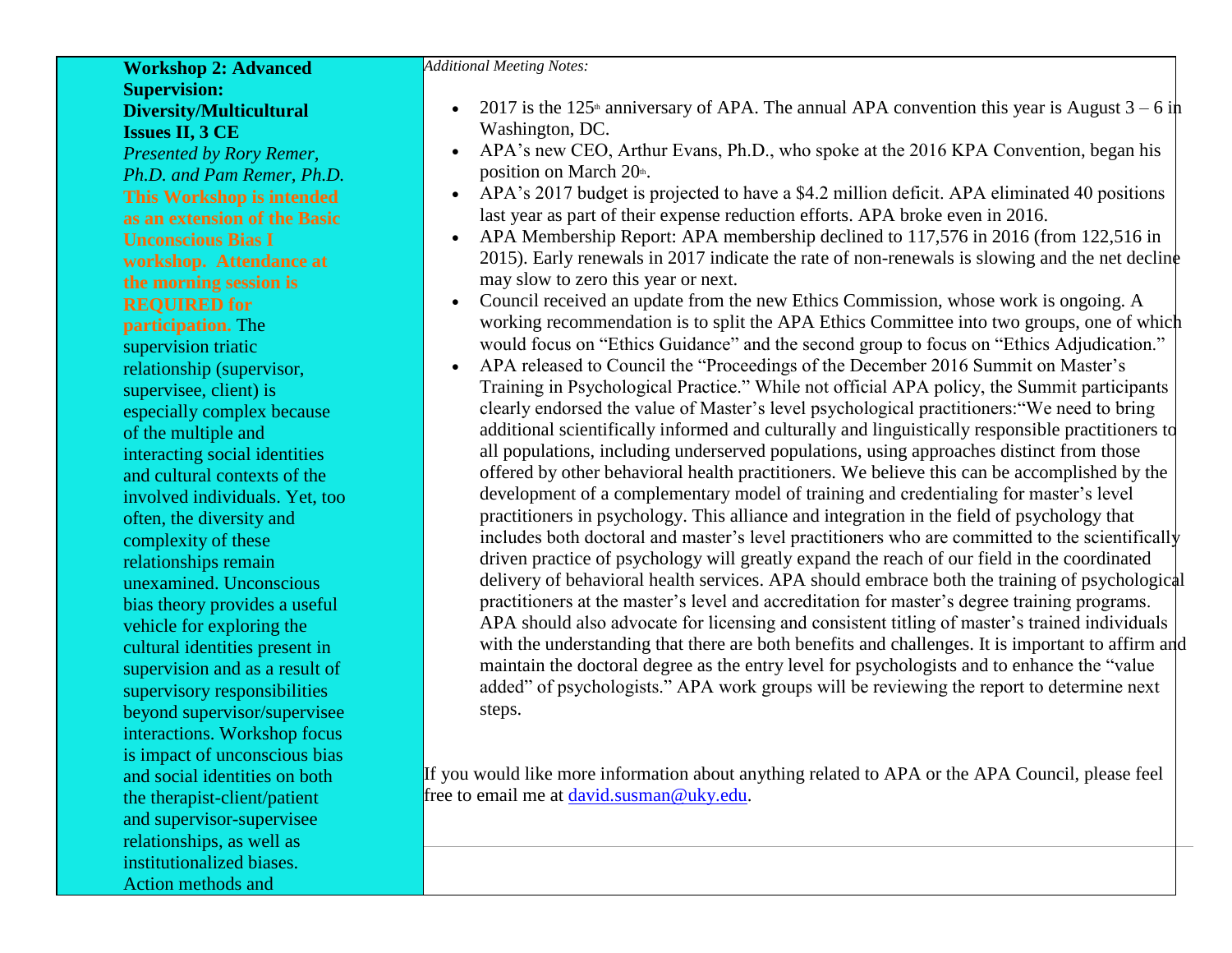experiential exercises will be used to explore challenges and possible approaches to addressing them. A commitment to more in-depth exploration is encouraged, if not expected. A degree of discomfort may be attendant. *The afternoon workshop meets the Advanced Supervision requirement of KAR 26:175*. **Note: Basic Unconscious Bias I offered in the morning is a prerequisite for the afternoon course.** *Skill Level: Advanced.*

**June 9 Autism Conference, 6CE**

### **Workshop 1: Evidence Based Assessment of Autism Spectrum Disorder**

*Presented by Jonathan M. Campbell, Ph.D.* Workshop will provide an introduction to principles of evidence-based assessment as applied to diagnostic evaluation of Autism Spectrum Disorder. Information will be presented within the context of DSM-5 diagnostic criteria for Autism Spectrum Disorder. *Skill Intermediate.*

# **Digital Ethics**

*KPA Ethics Committee*

The continued growth, popularity, and accessibility of personal information online raises issues regarding adequate and appropriate privacy protection and professional boundary setting in psychotherapy. The issue of "reputation management" gave rise to an ethics consultation that is beginning to impact more practitioners, yet has a dearth of literature and guidance.

Standard 5.05 states that psychologists cannot "solicit testimonials from current therapy clients/patients or other persons who because of their particular circumstances are vulnerable to undue influence." In addition, psychologists must be cautious about approaching former therapy clients/patients who may be vulnerable to undue influence based on their mental status, amount of time that has passed since termination, and other considerations, making this risky for the client on several levels.

However, what if a client/patient, past or present, posted an online review of you and your services? If you respond in any manner, whether the post is positive or negative, there are obviously ethical and likely legal consequences regarding confidentiality. The best advice would seem to be to leave the review alone, which also leaves the provider feeling helpless and defenseless.

Three important ethical standards which all psychologists are familiar with may be the best source of decision making:

**3.10 Informed Consent**; **4.01 Maintaining Confidentiality; and 4.02Discussing the Limits of Confidentiality**

Informed consent is seen by many as the primary means of protecting the self-governing and privacy rights of those with whom psychologists work. All psychologists are to take reasonable precautions to maintain confidentiality. Reasonable precautions recognizes both the responsibility to be familiar with appropriate methods of protecting confidentiality and the possibility that confidentiality may be broken despite the psychologist's best effort.

A workshop at the 2016 KPA Fall Convention addressed the problems of "Digital Ethics". Some strong suggestions of how to help "manage" a provider's reputation (and which extend from the ethics standards cited) included: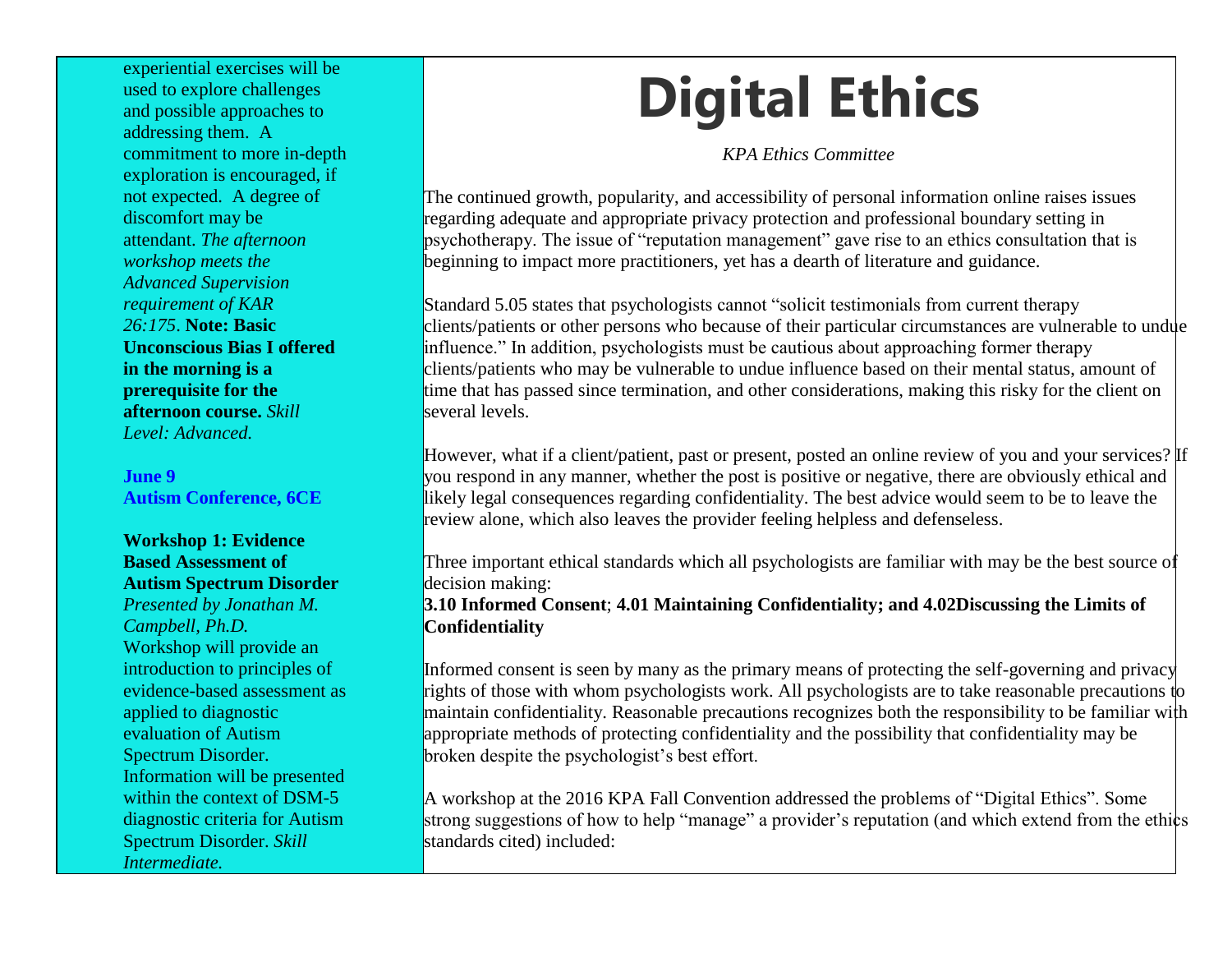#### **Workshop 2: Autism...The Metamorphosis of a Diagnosis**

*Presented by Myra Beth Bundy, Ph.D.* How has autism changed since its first description? What does this mean for us as clinicians? What does it mean for people on the autism spectrum? *Skill Level: Beginning.*

### **Workshop 3: Understanding Depression, Suicidality, and the Autism Spectrum**

*Presented by Myra Beth Bundy, Ph.D. & Melinda Moore, Ph.D.* This presentation will introduce some of the special characteristics associated with autism spectrum disorders. We will discuss how these can interface with pressure to perform in our world and stigma associated with developmental and behavioral differences to increase risk for depression and suicidality. We will review suggestions for acceptance, support, and intervention. *Skill Level: Beginning.* Complete details and registration information can

 $(1)$  Having an upfront "limits of confidentiality" formal document to sign and an ensuing conversation ASAP about the risks of putting any private information online. Keep in mind that current or past clients can post anonymously or use a pseudonym, but you have taken reasonable precautions.  $(2)$  It is possible to be more proactive than reactive about one's professional online presence. Realistically, there may be a negative reaction to services from time to time leading to a client's disclosure of a personal situation in an effort to discredit or "harm" the provider. It may be helpful to prepare, for example, by developing a fully integrated YELP site with a notice of confidentiality concerns that cautions clients about posting anything about themselves, and a notice that the therapist/practice cannot extend protection to the client if they release confidential information in an online review. The site may be used to post positive things the practice does and the credentials of the psychologist. The site can be used to highlight achievements, awards, publications, events, etc. that the practice may be involved in. With this strategy an occasional negative review gets "managed" without directly responding to it. A comprehensive strategy that highlights such professionalism may help to deflate negativity that is posted. If needed, review **Standard 5: Advertising and Other Public Statements**, particularly **5.01Avoidance of False or Deceptive Statements** and **5.02 Statements by Others.**

 $(3)$  A particularly well-articulated social media policy can be found at

[https://www.yelp.com/biz/keely-kolmes-psyd-san-francisco](http://kpa.memberclicks.net/message2/link/292572b2-91f4-4bf8-82e1-138aea29f44c/17) and can be used as an addendum to Informed Consent. Dr. Kolmes is allowing her policy to be shared among professionals. She asks that if her policy is used for training or educational purposes that she be cited as the original author. (Keely Kolmes, Psy.D, website [http://drkkolmes.com\)](http://kpa.memberclicks.net/message2/link/292572b2-91f4-4bf8-82e1-138aea29f44c/18). This policy is inclusive of all areas of online presence. Also, thanks to Roy Huggins who gave the well-received presentation at Fall Convention 2016 on "Digital Ethics".

## **Report from 4th Annual KPA Legislative Day**

*Georgeann Brown, Ph.D. & KPA Advocacy Committee*

 $KPA's 4<sup>th</sup>$  Annual Legislative Day was held on March 1, 2017 in the Capitol Annex in Frankfort, Kentucky. Our primary goal for the Legislative Day was to increase the visibility of KPA in Frankfort, to help KPA members develop relationships with their legislators, and to share information about issues/legislation important to KPA. This year, the engagement level was high with our largest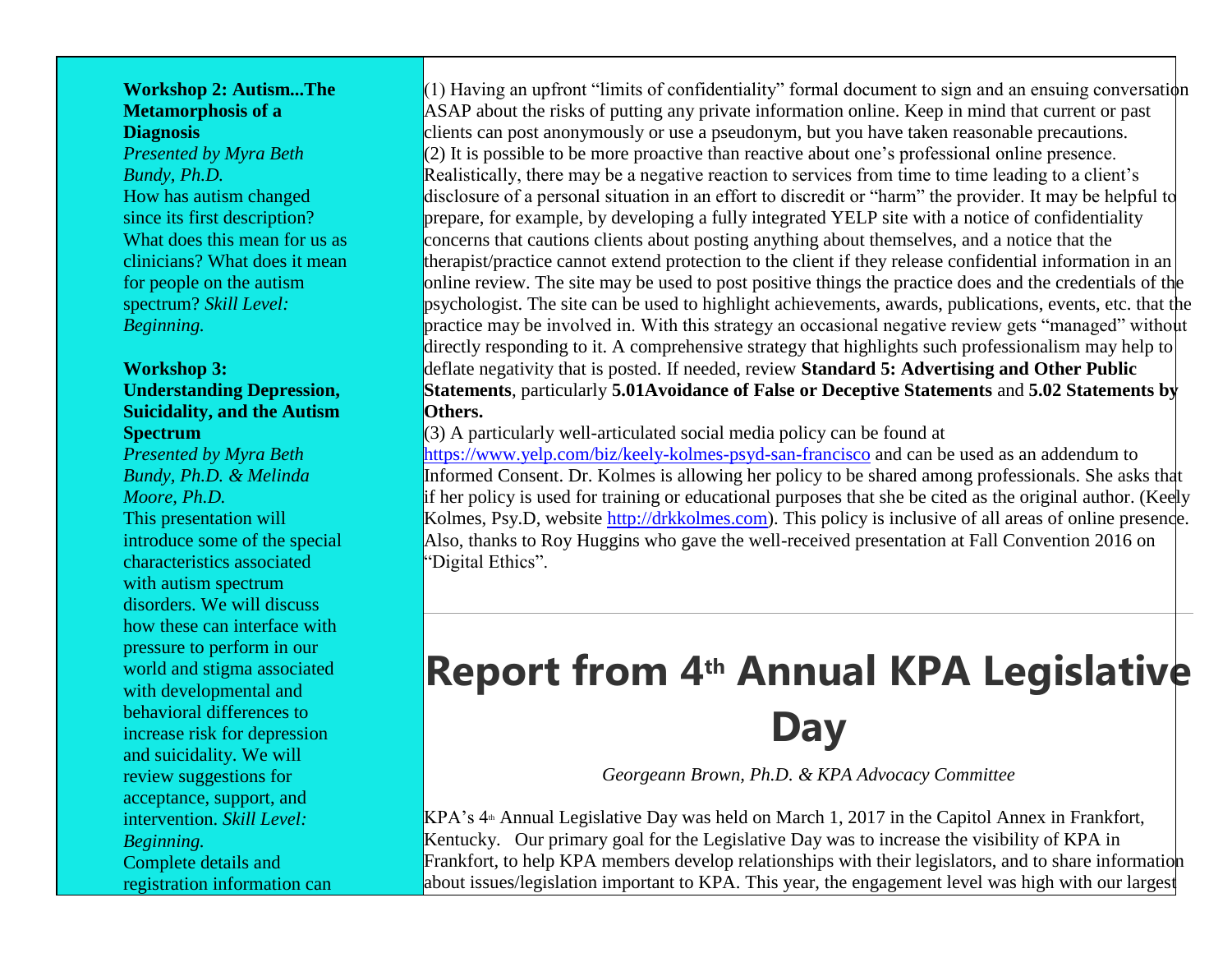| be found on the <b>KPA</b> Event<br>attendance of KPA members and our greatest number of legislative meetings that took place between<br>members and their legislators. We held a breakfast for legislators from 9 to 11, and many KPA<br>Calendar.<br>members chose to attend the Health and Welfare Committee meeting. We also continued the public<br>education fair during our Legislators' Breakfast, which was scaled back from last year due to severe<br>weather/public education committee members having difficulty arriving. The public education fair<br>included literature about what psychologists do, information about various mental health issues, and<br>publications from the American Psychological Association and the Kentucky Psychological<br>Foundation.<br>Over 48 KPA members registered for Legislative Day, but due to the inclement weather (e.g.,<br>tornados, storms) and bouts of flu/illness, 36 members were in attendance. This is still the largest and<br>most diverse group of psychologists we have ever had at Legislative Day, with graduate students and<br>psychologists from various settings/regions of Kentucky included. Almost half of the KPA members<br><b>Leadership Retreat</b><br>attending were first-time attendees. Prior to the Legislative Day, attendees participated in a conference<br>call on February 27 <sup>th</sup> and reviewed materials to help prepare them to discuss talking points with<br>legislators. I have included the truncated talking points below: 1) KPA is very concerned about the<br>Governor's recent action by Executive Order to consolidate boards, and is opposed to any<br>consolidation of mental health licensure boards into a single omnibus or "superboard". We hope you<br>will share our concerns with the Governor, should he consider proposing further Executive Orders to<br>consolidate licensure boards; 2) KPA supports SB 86, which would amend the current domestic<br>The KPA Book Corner highlights books written<br>violence mandatory reporting statute to require mandatory referral to domestic violence services and<br>by KPA Members and those recommended by<br>education rather than reporting to the Cabinet for Health and Family Services; 3) KPA supports SB 91<br>KPA speakers, including those from the Annual<br>and HB 79 (Tim's Law) to improve effective outpatient treatment and efforts to reduce<br>Convention. Click here to take a look at our<br>rehospitalization for the severely mentally ill population; 4) KPA supports SB 89, which would<br>require both private insurers and Medicaid to provide barrier free coverage for evidence-based<br>smoking cessation treatment; 5) KPA supports SB 78, which would require all school campuses,<br>If you have presented for KPA or are a KPA<br>indoors and outdoors, for grades kindergarten through $12th$ to be tobacco-free. We were pleased to<br>Member author, please send your suggested<br>learn that both SB 91 and SB 89 passed on March 14 <sup>th</sup> , about two weeks after our Legislative<br>items to <b>kpa@kpa.org</b> . (If you order Book<br>Corner recommendations or other items through <b>Day.</b><br>KPA members in attendance had an opportunity to meet with their legislators in individual or group<br>meetings, where they discussed talking points important to KPA and shared more information about<br>home page - Amazon donates a small percentage KPA. Over 30 individual/group meetings with legislators took place. Experienced KPA members<br>and lobbyists from McCarthy Strategic Solutions helped assist members during many of the<br>meetings. The overall feedback was positive from attendees, who felt like it was good to get<br>experience in talking with legislators and advocacy issues, and also enjoyed seeing how the legislative<br>process worked, attending committee meetings, and connecting with other KPA members. More<br>connections with legislators were made, which will be helpful in advocating for KPA and<br><b>Community Bulletin Board</b><br>psychologists. Several legislators expressed interest in supporting or co-sponsoring our legislative<br>priorities, and gave us advice about how to proceed with our priorities, specifically our licensure board<br>A forum is available to any KPA member who |                                            |  |
|----------------------------------------------------------------------------------------------------------------------------------------------------------------------------------------------------------------------------------------------------------------------------------------------------------------------------------------------------------------------------------------------------------------------------------------------------------------------------------------------------------------------------------------------------------------------------------------------------------------------------------------------------------------------------------------------------------------------------------------------------------------------------------------------------------------------------------------------------------------------------------------------------------------------------------------------------------------------------------------------------------------------------------------------------------------------------------------------------------------------------------------------------------------------------------------------------------------------------------------------------------------------------------------------------------------------------------------------------------------------------------------------------------------------------------------------------------------------------------------------------------------------------------------------------------------------------------------------------------------------------------------------------------------------------------------------------------------------------------------------------------------------------------------------------------------------------------------------------------------------------------------------------------------------------------------------------------------------------------------------------------------------------------------------------------------------------------------------------------------------------------------------------------------------------------------------------------------------------------------------------------------------------------------------------------------------------------------------------------------------------------------------------------------------------------------------------------------------------------------------------------------------------------------------------------------------------------------------------------------------------------------------------------------------------------------------------------------------------------------------------------------------------------------------------------------------------------------------------------------------------------------------------------------------------------------------------------------------------------------------------------------------------------------------------------------------------------------------------------------------------------------------------------------------------------------------------------------------------------------------------------------------------------------------------------------------------------------------------------------------------------------------------------------------------------------------------------------------------------------------------------------------------------------------------------------------------------------------------------------------------------------------------------------------------------------------------------------------------------------------------------------------------------------------------------------------------------------------------------------------------------------------------------------------------------------------------------------------------------------------------------------------------------------------------------------------------------------------------------------------------------------------------------------------------------------------------------------------------------------------------------------------------------------------------------------------------------------------------------------------------------------|--------------------------------------------|--|
|                                                                                                                                                                                                                                                                                                                                                                                                                                                                                                                                                                                                                                                                                                                                                                                                                                                                                                                                                                                                                                                                                                                                                                                                                                                                                                                                                                                                                                                                                                                                                                                                                                                                                                                                                                                                                                                                                                                                                                                                                                                                                                                                                                                                                                                                                                                                                                                                                                                                                                                                                                                                                                                                                                                                                                                                                                                                                                                                                                                                                                                                                                                                                                                                                                                                                                                                                                                                                                                                                                                                                                                                                                                                                                                                                                                                                                                                                                                                                                                                                                                                                                                                                                                                                                                                                                                                                                                        |                                            |  |
|                                                                                                                                                                                                                                                                                                                                                                                                                                                                                                                                                                                                                                                                                                                                                                                                                                                                                                                                                                                                                                                                                                                                                                                                                                                                                                                                                                                                                                                                                                                                                                                                                                                                                                                                                                                                                                                                                                                                                                                                                                                                                                                                                                                                                                                                                                                                                                                                                                                                                                                                                                                                                                                                                                                                                                                                                                                                                                                                                                                                                                                                                                                                                                                                                                                                                                                                                                                                                                                                                                                                                                                                                                                                                                                                                                                                                                                                                                                                                                                                                                                                                                                                                                                                                                                                                                                                                                                        |                                            |  |
|                                                                                                                                                                                                                                                                                                                                                                                                                                                                                                                                                                                                                                                                                                                                                                                                                                                                                                                                                                                                                                                                                                                                                                                                                                                                                                                                                                                                                                                                                                                                                                                                                                                                                                                                                                                                                                                                                                                                                                                                                                                                                                                                                                                                                                                                                                                                                                                                                                                                                                                                                                                                                                                                                                                                                                                                                                                                                                                                                                                                                                                                                                                                                                                                                                                                                                                                                                                                                                                                                                                                                                                                                                                                                                                                                                                                                                                                                                                                                                                                                                                                                                                                                                                                                                                                                                                                                                                        |                                            |  |
|                                                                                                                                                                                                                                                                                                                                                                                                                                                                                                                                                                                                                                                                                                                                                                                                                                                                                                                                                                                                                                                                                                                                                                                                                                                                                                                                                                                                                                                                                                                                                                                                                                                                                                                                                                                                                                                                                                                                                                                                                                                                                                                                                                                                                                                                                                                                                                                                                                                                                                                                                                                                                                                                                                                                                                                                                                                                                                                                                                                                                                                                                                                                                                                                                                                                                                                                                                                                                                                                                                                                                                                                                                                                                                                                                                                                                                                                                                                                                                                                                                                                                                                                                                                                                                                                                                                                                                                        |                                            |  |
|                                                                                                                                                                                                                                                                                                                                                                                                                                                                                                                                                                                                                                                                                                                                                                                                                                                                                                                                                                                                                                                                                                                                                                                                                                                                                                                                                                                                                                                                                                                                                                                                                                                                                                                                                                                                                                                                                                                                                                                                                                                                                                                                                                                                                                                                                                                                                                                                                                                                                                                                                                                                                                                                                                                                                                                                                                                                                                                                                                                                                                                                                                                                                                                                                                                                                                                                                                                                                                                                                                                                                                                                                                                                                                                                                                                                                                                                                                                                                                                                                                                                                                                                                                                                                                                                                                                                                                                        |                                            |  |
|                                                                                                                                                                                                                                                                                                                                                                                                                                                                                                                                                                                                                                                                                                                                                                                                                                                                                                                                                                                                                                                                                                                                                                                                                                                                                                                                                                                                                                                                                                                                                                                                                                                                                                                                                                                                                                                                                                                                                                                                                                                                                                                                                                                                                                                                                                                                                                                                                                                                                                                                                                                                                                                                                                                                                                                                                                                                                                                                                                                                                                                                                                                                                                                                                                                                                                                                                                                                                                                                                                                                                                                                                                                                                                                                                                                                                                                                                                                                                                                                                                                                                                                                                                                                                                                                                                                                                                                        |                                            |  |
|                                                                                                                                                                                                                                                                                                                                                                                                                                                                                                                                                                                                                                                                                                                                                                                                                                                                                                                                                                                                                                                                                                                                                                                                                                                                                                                                                                                                                                                                                                                                                                                                                                                                                                                                                                                                                                                                                                                                                                                                                                                                                                                                                                                                                                                                                                                                                                                                                                                                                                                                                                                                                                                                                                                                                                                                                                                                                                                                                                                                                                                                                                                                                                                                                                                                                                                                                                                                                                                                                                                                                                                                                                                                                                                                                                                                                                                                                                                                                                                                                                                                                                                                                                                                                                                                                                                                                                                        | <b>Next KPA Board of Directors</b>         |  |
|                                                                                                                                                                                                                                                                                                                                                                                                                                                                                                                                                                                                                                                                                                                                                                                                                                                                                                                                                                                                                                                                                                                                                                                                                                                                                                                                                                                                                                                                                                                                                                                                                                                                                                                                                                                                                                                                                                                                                                                                                                                                                                                                                                                                                                                                                                                                                                                                                                                                                                                                                                                                                                                                                                                                                                                                                                                                                                                                                                                                                                                                                                                                                                                                                                                                                                                                                                                                                                                                                                                                                                                                                                                                                                                                                                                                                                                                                                                                                                                                                                                                                                                                                                                                                                                                                                                                                                                        | <b>Meeting</b>                             |  |
|                                                                                                                                                                                                                                                                                                                                                                                                                                                                                                                                                                                                                                                                                                                                                                                                                                                                                                                                                                                                                                                                                                                                                                                                                                                                                                                                                                                                                                                                                                                                                                                                                                                                                                                                                                                                                                                                                                                                                                                                                                                                                                                                                                                                                                                                                                                                                                                                                                                                                                                                                                                                                                                                                                                                                                                                                                                                                                                                                                                                                                                                                                                                                                                                                                                                                                                                                                                                                                                                                                                                                                                                                                                                                                                                                                                                                                                                                                                                                                                                                                                                                                                                                                                                                                                                                                                                                                                        |                                            |  |
|                                                                                                                                                                                                                                                                                                                                                                                                                                                                                                                                                                                                                                                                                                                                                                                                                                                                                                                                                                                                                                                                                                                                                                                                                                                                                                                                                                                                                                                                                                                                                                                                                                                                                                                                                                                                                                                                                                                                                                                                                                                                                                                                                                                                                                                                                                                                                                                                                                                                                                                                                                                                                                                                                                                                                                                                                                                                                                                                                                                                                                                                                                                                                                                                                                                                                                                                                                                                                                                                                                                                                                                                                                                                                                                                                                                                                                                                                                                                                                                                                                                                                                                                                                                                                                                                                                                                                                                        | <b>June 2-3, 2017</b>                      |  |
|                                                                                                                                                                                                                                                                                                                                                                                                                                                                                                                                                                                                                                                                                                                                                                                                                                                                                                                                                                                                                                                                                                                                                                                                                                                                                                                                                                                                                                                                                                                                                                                                                                                                                                                                                                                                                                                                                                                                                                                                                                                                                                                                                                                                                                                                                                                                                                                                                                                                                                                                                                                                                                                                                                                                                                                                                                                                                                                                                                                                                                                                                                                                                                                                                                                                                                                                                                                                                                                                                                                                                                                                                                                                                                                                                                                                                                                                                                                                                                                                                                                                                                                                                                                                                                                                                                                                                                                        | <b>KPA/KPF Board Meeting and</b>           |  |
|                                                                                                                                                                                                                                                                                                                                                                                                                                                                                                                                                                                                                                                                                                                                                                                                                                                                                                                                                                                                                                                                                                                                                                                                                                                                                                                                                                                                                                                                                                                                                                                                                                                                                                                                                                                                                                                                                                                                                                                                                                                                                                                                                                                                                                                                                                                                                                                                                                                                                                                                                                                                                                                                                                                                                                                                                                                                                                                                                                                                                                                                                                                                                                                                                                                                                                                                                                                                                                                                                                                                                                                                                                                                                                                                                                                                                                                                                                                                                                                                                                                                                                                                                                                                                                                                                                                                                                                        |                                            |  |
|                                                                                                                                                                                                                                                                                                                                                                                                                                                                                                                                                                                                                                                                                                                                                                                                                                                                                                                                                                                                                                                                                                                                                                                                                                                                                                                                                                                                                                                                                                                                                                                                                                                                                                                                                                                                                                                                                                                                                                                                                                                                                                                                                                                                                                                                                                                                                                                                                                                                                                                                                                                                                                                                                                                                                                                                                                                                                                                                                                                                                                                                                                                                                                                                                                                                                                                                                                                                                                                                                                                                                                                                                                                                                                                                                                                                                                                                                                                                                                                                                                                                                                                                                                                                                                                                                                                                                                                        |                                            |  |
|                                                                                                                                                                                                                                                                                                                                                                                                                                                                                                                                                                                                                                                                                                                                                                                                                                                                                                                                                                                                                                                                                                                                                                                                                                                                                                                                                                                                                                                                                                                                                                                                                                                                                                                                                                                                                                                                                                                                                                                                                                                                                                                                                                                                                                                                                                                                                                                                                                                                                                                                                                                                                                                                                                                                                                                                                                                                                                                                                                                                                                                                                                                                                                                                                                                                                                                                                                                                                                                                                                                                                                                                                                                                                                                                                                                                                                                                                                                                                                                                                                                                                                                                                                                                                                                                                                                                                                                        | <b>View the KPA Board of Directors</b>     |  |
|                                                                                                                                                                                                                                                                                                                                                                                                                                                                                                                                                                                                                                                                                                                                                                                                                                                                                                                                                                                                                                                                                                                                                                                                                                                                                                                                                                                                                                                                                                                                                                                                                                                                                                                                                                                                                                                                                                                                                                                                                                                                                                                                                                                                                                                                                                                                                                                                                                                                                                                                                                                                                                                                                                                                                                                                                                                                                                                                                                                                                                                                                                                                                                                                                                                                                                                                                                                                                                                                                                                                                                                                                                                                                                                                                                                                                                                                                                                                                                                                                                                                                                                                                                                                                                                                                                                                                                                        |                                            |  |
|                                                                                                                                                                                                                                                                                                                                                                                                                                                                                                                                                                                                                                                                                                                                                                                                                                                                                                                                                                                                                                                                                                                                                                                                                                                                                                                                                                                                                                                                                                                                                                                                                                                                                                                                                                                                                                                                                                                                                                                                                                                                                                                                                                                                                                                                                                                                                                                                                                                                                                                                                                                                                                                                                                                                                                                                                                                                                                                                                                                                                                                                                                                                                                                                                                                                                                                                                                                                                                                                                                                                                                                                                                                                                                                                                                                                                                                                                                                                                                                                                                                                                                                                                                                                                                                                                                                                                                                        |                                            |  |
|                                                                                                                                                                                                                                                                                                                                                                                                                                                                                                                                                                                                                                                                                                                                                                                                                                                                                                                                                                                                                                                                                                                                                                                                                                                                                                                                                                                                                                                                                                                                                                                                                                                                                                                                                                                                                                                                                                                                                                                                                                                                                                                                                                                                                                                                                                                                                                                                                                                                                                                                                                                                                                                                                                                                                                                                                                                                                                                                                                                                                                                                                                                                                                                                                                                                                                                                                                                                                                                                                                                                                                                                                                                                                                                                                                                                                                                                                                                                                                                                                                                                                                                                                                                                                                                                                                                                                                                        |                                            |  |
|                                                                                                                                                                                                                                                                                                                                                                                                                                                                                                                                                                                                                                                                                                                                                                                                                                                                                                                                                                                                                                                                                                                                                                                                                                                                                                                                                                                                                                                                                                                                                                                                                                                                                                                                                                                                                                                                                                                                                                                                                                                                                                                                                                                                                                                                                                                                                                                                                                                                                                                                                                                                                                                                                                                                                                                                                                                                                                                                                                                                                                                                                                                                                                                                                                                                                                                                                                                                                                                                                                                                                                                                                                                                                                                                                                                                                                                                                                                                                                                                                                                                                                                                                                                                                                                                                                                                                                                        | <b>KPA Book Corner</b>                     |  |
|                                                                                                                                                                                                                                                                                                                                                                                                                                                                                                                                                                                                                                                                                                                                                                                                                                                                                                                                                                                                                                                                                                                                                                                                                                                                                                                                                                                                                                                                                                                                                                                                                                                                                                                                                                                                                                                                                                                                                                                                                                                                                                                                                                                                                                                                                                                                                                                                                                                                                                                                                                                                                                                                                                                                                                                                                                                                                                                                                                                                                                                                                                                                                                                                                                                                                                                                                                                                                                                                                                                                                                                                                                                                                                                                                                                                                                                                                                                                                                                                                                                                                                                                                                                                                                                                                                                                                                                        |                                            |  |
|                                                                                                                                                                                                                                                                                                                                                                                                                                                                                                                                                                                                                                                                                                                                                                                                                                                                                                                                                                                                                                                                                                                                                                                                                                                                                                                                                                                                                                                                                                                                                                                                                                                                                                                                                                                                                                                                                                                                                                                                                                                                                                                                                                                                                                                                                                                                                                                                                                                                                                                                                                                                                                                                                                                                                                                                                                                                                                                                                                                                                                                                                                                                                                                                                                                                                                                                                                                                                                                                                                                                                                                                                                                                                                                                                                                                                                                                                                                                                                                                                                                                                                                                                                                                                                                                                                                                                                                        |                                            |  |
|                                                                                                                                                                                                                                                                                                                                                                                                                                                                                                                                                                                                                                                                                                                                                                                                                                                                                                                                                                                                                                                                                                                                                                                                                                                                                                                                                                                                                                                                                                                                                                                                                                                                                                                                                                                                                                                                                                                                                                                                                                                                                                                                                                                                                                                                                                                                                                                                                                                                                                                                                                                                                                                                                                                                                                                                                                                                                                                                                                                                                                                                                                                                                                                                                                                                                                                                                                                                                                                                                                                                                                                                                                                                                                                                                                                                                                                                                                                                                                                                                                                                                                                                                                                                                                                                                                                                                                                        |                                            |  |
|                                                                                                                                                                                                                                                                                                                                                                                                                                                                                                                                                                                                                                                                                                                                                                                                                                                                                                                                                                                                                                                                                                                                                                                                                                                                                                                                                                                                                                                                                                                                                                                                                                                                                                                                                                                                                                                                                                                                                                                                                                                                                                                                                                                                                                                                                                                                                                                                                                                                                                                                                                                                                                                                                                                                                                                                                                                                                                                                                                                                                                                                                                                                                                                                                                                                                                                                                                                                                                                                                                                                                                                                                                                                                                                                                                                                                                                                                                                                                                                                                                                                                                                                                                                                                                                                                                                                                                                        |                                            |  |
|                                                                                                                                                                                                                                                                                                                                                                                                                                                                                                                                                                                                                                                                                                                                                                                                                                                                                                                                                                                                                                                                                                                                                                                                                                                                                                                                                                                                                                                                                                                                                                                                                                                                                                                                                                                                                                                                                                                                                                                                                                                                                                                                                                                                                                                                                                                                                                                                                                                                                                                                                                                                                                                                                                                                                                                                                                                                                                                                                                                                                                                                                                                                                                                                                                                                                                                                                                                                                                                                                                                                                                                                                                                                                                                                                                                                                                                                                                                                                                                                                                                                                                                                                                                                                                                                                                                                                                                        | current listings.                          |  |
|                                                                                                                                                                                                                                                                                                                                                                                                                                                                                                                                                                                                                                                                                                                                                                                                                                                                                                                                                                                                                                                                                                                                                                                                                                                                                                                                                                                                                                                                                                                                                                                                                                                                                                                                                                                                                                                                                                                                                                                                                                                                                                                                                                                                                                                                                                                                                                                                                                                                                                                                                                                                                                                                                                                                                                                                                                                                                                                                                                                                                                                                                                                                                                                                                                                                                                                                                                                                                                                                                                                                                                                                                                                                                                                                                                                                                                                                                                                                                                                                                                                                                                                                                                                                                                                                                                                                                                                        |                                            |  |
|                                                                                                                                                                                                                                                                                                                                                                                                                                                                                                                                                                                                                                                                                                                                                                                                                                                                                                                                                                                                                                                                                                                                                                                                                                                                                                                                                                                                                                                                                                                                                                                                                                                                                                                                                                                                                                                                                                                                                                                                                                                                                                                                                                                                                                                                                                                                                                                                                                                                                                                                                                                                                                                                                                                                                                                                                                                                                                                                                                                                                                                                                                                                                                                                                                                                                                                                                                                                                                                                                                                                                                                                                                                                                                                                                                                                                                                                                                                                                                                                                                                                                                                                                                                                                                                                                                                                                                                        |                                            |  |
|                                                                                                                                                                                                                                                                                                                                                                                                                                                                                                                                                                                                                                                                                                                                                                                                                                                                                                                                                                                                                                                                                                                                                                                                                                                                                                                                                                                                                                                                                                                                                                                                                                                                                                                                                                                                                                                                                                                                                                                                                                                                                                                                                                                                                                                                                                                                                                                                                                                                                                                                                                                                                                                                                                                                                                                                                                                                                                                                                                                                                                                                                                                                                                                                                                                                                                                                                                                                                                                                                                                                                                                                                                                                                                                                                                                                                                                                                                                                                                                                                                                                                                                                                                                                                                                                                                                                                                                        |                                            |  |
|                                                                                                                                                                                                                                                                                                                                                                                                                                                                                                                                                                                                                                                                                                                                                                                                                                                                                                                                                                                                                                                                                                                                                                                                                                                                                                                                                                                                                                                                                                                                                                                                                                                                                                                                                                                                                                                                                                                                                                                                                                                                                                                                                                                                                                                                                                                                                                                                                                                                                                                                                                                                                                                                                                                                                                                                                                                                                                                                                                                                                                                                                                                                                                                                                                                                                                                                                                                                                                                                                                                                                                                                                                                                                                                                                                                                                                                                                                                                                                                                                                                                                                                                                                                                                                                                                                                                                                                        |                                            |  |
|                                                                                                                                                                                                                                                                                                                                                                                                                                                                                                                                                                                                                                                                                                                                                                                                                                                                                                                                                                                                                                                                                                                                                                                                                                                                                                                                                                                                                                                                                                                                                                                                                                                                                                                                                                                                                                                                                                                                                                                                                                                                                                                                                                                                                                                                                                                                                                                                                                                                                                                                                                                                                                                                                                                                                                                                                                                                                                                                                                                                                                                                                                                                                                                                                                                                                                                                                                                                                                                                                                                                                                                                                                                                                                                                                                                                                                                                                                                                                                                                                                                                                                                                                                                                                                                                                                                                                                                        |                                            |  |
|                                                                                                                                                                                                                                                                                                                                                                                                                                                                                                                                                                                                                                                                                                                                                                                                                                                                                                                                                                                                                                                                                                                                                                                                                                                                                                                                                                                                                                                                                                                                                                                                                                                                                                                                                                                                                                                                                                                                                                                                                                                                                                                                                                                                                                                                                                                                                                                                                                                                                                                                                                                                                                                                                                                                                                                                                                                                                                                                                                                                                                                                                                                                                                                                                                                                                                                                                                                                                                                                                                                                                                                                                                                                                                                                                                                                                                                                                                                                                                                                                                                                                                                                                                                                                                                                                                                                                                                        | Amazon, remember to access the Amazon site |  |
|                                                                                                                                                                                                                                                                                                                                                                                                                                                                                                                                                                                                                                                                                                                                                                                                                                                                                                                                                                                                                                                                                                                                                                                                                                                                                                                                                                                                                                                                                                                                                                                                                                                                                                                                                                                                                                                                                                                                                                                                                                                                                                                                                                                                                                                                                                                                                                                                                                                                                                                                                                                                                                                                                                                                                                                                                                                                                                                                                                                                                                                                                                                                                                                                                                                                                                                                                                                                                                                                                                                                                                                                                                                                                                                                                                                                                                                                                                                                                                                                                                                                                                                                                                                                                                                                                                                                                                                        | by clicking on the Amazon link on the KPA  |  |
|                                                                                                                                                                                                                                                                                                                                                                                                                                                                                                                                                                                                                                                                                                                                                                                                                                                                                                                                                                                                                                                                                                                                                                                                                                                                                                                                                                                                                                                                                                                                                                                                                                                                                                                                                                                                                                                                                                                                                                                                                                                                                                                                                                                                                                                                                                                                                                                                                                                                                                                                                                                                                                                                                                                                                                                                                                                                                                                                                                                                                                                                                                                                                                                                                                                                                                                                                                                                                                                                                                                                                                                                                                                                                                                                                                                                                                                                                                                                                                                                                                                                                                                                                                                                                                                                                                                                                                                        |                                            |  |
|                                                                                                                                                                                                                                                                                                                                                                                                                                                                                                                                                                                                                                                                                                                                                                                                                                                                                                                                                                                                                                                                                                                                                                                                                                                                                                                                                                                                                                                                                                                                                                                                                                                                                                                                                                                                                                                                                                                                                                                                                                                                                                                                                                                                                                                                                                                                                                                                                                                                                                                                                                                                                                                                                                                                                                                                                                                                                                                                                                                                                                                                                                                                                                                                                                                                                                                                                                                                                                                                                                                                                                                                                                                                                                                                                                                                                                                                                                                                                                                                                                                                                                                                                                                                                                                                                                                                                                                        | of these purchases back to KPA!)           |  |
|                                                                                                                                                                                                                                                                                                                                                                                                                                                                                                                                                                                                                                                                                                                                                                                                                                                                                                                                                                                                                                                                                                                                                                                                                                                                                                                                                                                                                                                                                                                                                                                                                                                                                                                                                                                                                                                                                                                                                                                                                                                                                                                                                                                                                                                                                                                                                                                                                                                                                                                                                                                                                                                                                                                                                                                                                                                                                                                                                                                                                                                                                                                                                                                                                                                                                                                                                                                                                                                                                                                                                                                                                                                                                                                                                                                                                                                                                                                                                                                                                                                                                                                                                                                                                                                                                                                                                                                        |                                            |  |
|                                                                                                                                                                                                                                                                                                                                                                                                                                                                                                                                                                                                                                                                                                                                                                                                                                                                                                                                                                                                                                                                                                                                                                                                                                                                                                                                                                                                                                                                                                                                                                                                                                                                                                                                                                                                                                                                                                                                                                                                                                                                                                                                                                                                                                                                                                                                                                                                                                                                                                                                                                                                                                                                                                                                                                                                                                                                                                                                                                                                                                                                                                                                                                                                                                                                                                                                                                                                                                                                                                                                                                                                                                                                                                                                                                                                                                                                                                                                                                                                                                                                                                                                                                                                                                                                                                                                                                                        |                                            |  |
|                                                                                                                                                                                                                                                                                                                                                                                                                                                                                                                                                                                                                                                                                                                                                                                                                                                                                                                                                                                                                                                                                                                                                                                                                                                                                                                                                                                                                                                                                                                                                                                                                                                                                                                                                                                                                                                                                                                                                                                                                                                                                                                                                                                                                                                                                                                                                                                                                                                                                                                                                                                                                                                                                                                                                                                                                                                                                                                                                                                                                                                                                                                                                                                                                                                                                                                                                                                                                                                                                                                                                                                                                                                                                                                                                                                                                                                                                                                                                                                                                                                                                                                                                                                                                                                                                                                                                                                        |                                            |  |
|                                                                                                                                                                                                                                                                                                                                                                                                                                                                                                                                                                                                                                                                                                                                                                                                                                                                                                                                                                                                                                                                                                                                                                                                                                                                                                                                                                                                                                                                                                                                                                                                                                                                                                                                                                                                                                                                                                                                                                                                                                                                                                                                                                                                                                                                                                                                                                                                                                                                                                                                                                                                                                                                                                                                                                                                                                                                                                                                                                                                                                                                                                                                                                                                                                                                                                                                                                                                                                                                                                                                                                                                                                                                                                                                                                                                                                                                                                                                                                                                                                                                                                                                                                                                                                                                                                                                                                                        |                                            |  |
|                                                                                                                                                                                                                                                                                                                                                                                                                                                                                                                                                                                                                                                                                                                                                                                                                                                                                                                                                                                                                                                                                                                                                                                                                                                                                                                                                                                                                                                                                                                                                                                                                                                                                                                                                                                                                                                                                                                                                                                                                                                                                                                                                                                                                                                                                                                                                                                                                                                                                                                                                                                                                                                                                                                                                                                                                                                                                                                                                                                                                                                                                                                                                                                                                                                                                                                                                                                                                                                                                                                                                                                                                                                                                                                                                                                                                                                                                                                                                                                                                                                                                                                                                                                                                                                                                                                                                                                        |                                            |  |
|                                                                                                                                                                                                                                                                                                                                                                                                                                                                                                                                                                                                                                                                                                                                                                                                                                                                                                                                                                                                                                                                                                                                                                                                                                                                                                                                                                                                                                                                                                                                                                                                                                                                                                                                                                                                                                                                                                                                                                                                                                                                                                                                                                                                                                                                                                                                                                                                                                                                                                                                                                                                                                                                                                                                                                                                                                                                                                                                                                                                                                                                                                                                                                                                                                                                                                                                                                                                                                                                                                                                                                                                                                                                                                                                                                                                                                                                                                                                                                                                                                                                                                                                                                                                                                                                                                                                                                                        |                                            |  |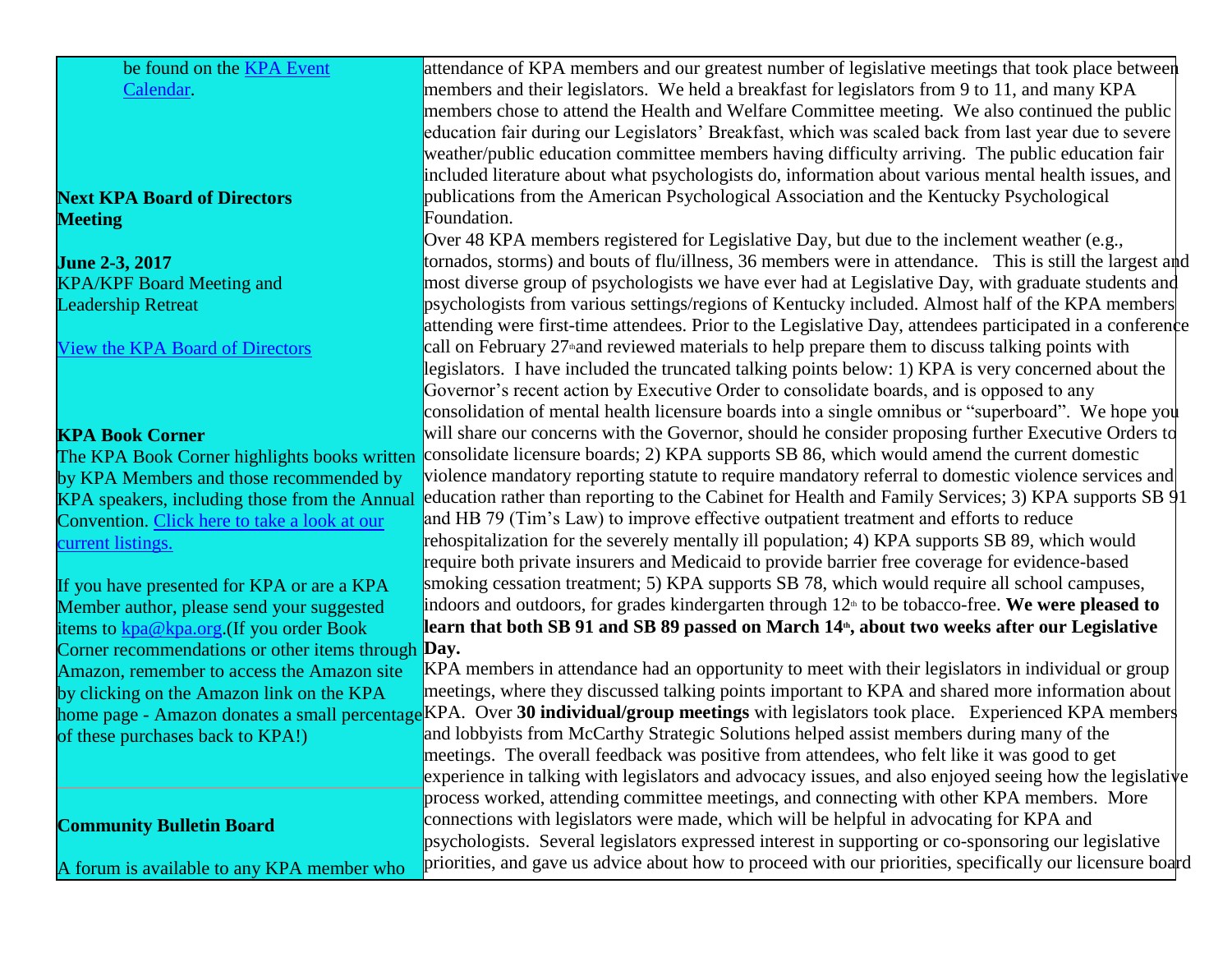would like to post information that the psychology community may find interesting or helpful or for which psychology input is requested. Visit the [Community Bulletin](http://kpa.memberclicks.net/message2/link/292572b2-91f4-4bf8-82e1-138aea29f44c/4)  [Board](http://kpa.memberclicks.net/message2/link/292572b2-91f4-4bf8-82e1-138aea29f44c/4) to view current messages or to post a new message.

### **Members in the Media**

**Lisa Willner, PhD.,**This year, the Kentucky Psychological Association received the *Outstanding Achievement by a Psychological Association Staff Member Award*, which went to our Executive Director, Lisa Willner, Ph.D. Nominations for the award were based on demonstration of excellent leadership skills, advancing psychology through innovative

involvement of members, serving as an outstanding role model and mentor for other staff members, and providing community service of significant value to his/her psychological association and psychology. Congratulations to Lisa and to KPA!

**Dee Werline, M.A.,** Congratulations to KPA Developmental Disabilities Interest Section Representative Dee Werline, on her new position as Deputy Commissioner of the Kentucky Department for Behavioral Health, Developmental and Intellectual Disabilities.

**Sarah F. Shelton, Psy.D., MPH, MSCP -** Congratulations to KPA President-Elect, Dr. Sarah Shelton, on her re-election to National

consolidation concerns. We hope to further develop the KPA Legislative Day to be on a larger scale next year, with more members involved and reaching more legislators. We also have identified some areas we can improve training for attendees, including emphasizing the need for members to stick to the specific talking points and making sure a KPA member from the Advocacy Committee or EC attends each legislative meeting.

The Legislative Day was planned by Georgeann Brown, members of the Advocacy Committee, support from the KPA office (Sarah and Joy), Jennifer Price and the public education committee, McCarthy Strategic Solutions staff, and in consultation with Dr. Sheila Schuster and the Executive Committee. Many of our members stepped up when we had a lot of last-minute cancellations due to weather/illness. Many thanks to everyone who made the event a success.

# **Show Me The Money**

*Laurie Grimes, Ph.D. – Director of Professional Affairs*

or significant accomplishments, inspiring greater During April and May I am running a series in conjunction with an important APAPO series on CPT codes and payment rates, especially as it relates to psychological testing. I am urging all practitioners to make time to read these. The first two installments are provided below.

### **Show Me the Money: Part I**

Lots of emails labeled 'important' land in your inbox. But trust me on this one, this REALLY IS important. The APAPO is publishing a series of articles in Practice Update between March and May that you need to make time to read. They are important enough that I will be re-sending each one as blast just in case you accidentally delete or throw away your Practice Update that week. These articles are short, informative, and have an impact on your profession and your pocketbook. The first installment, "Who sets psychologists' payment rates?," was published in the March 9 issue and is reprinted below. The second installment appeared in the March 23 issue and included a quick poll on reimbursement issues (kudos to those of you who took the poll!). It is no longer accessible, but stay tuned for the results to be shared in one of the April articles. We Kentuckians love a good race, so tackle the first furlong of this Triple Crown and be ready for Show Me the Money – Part II.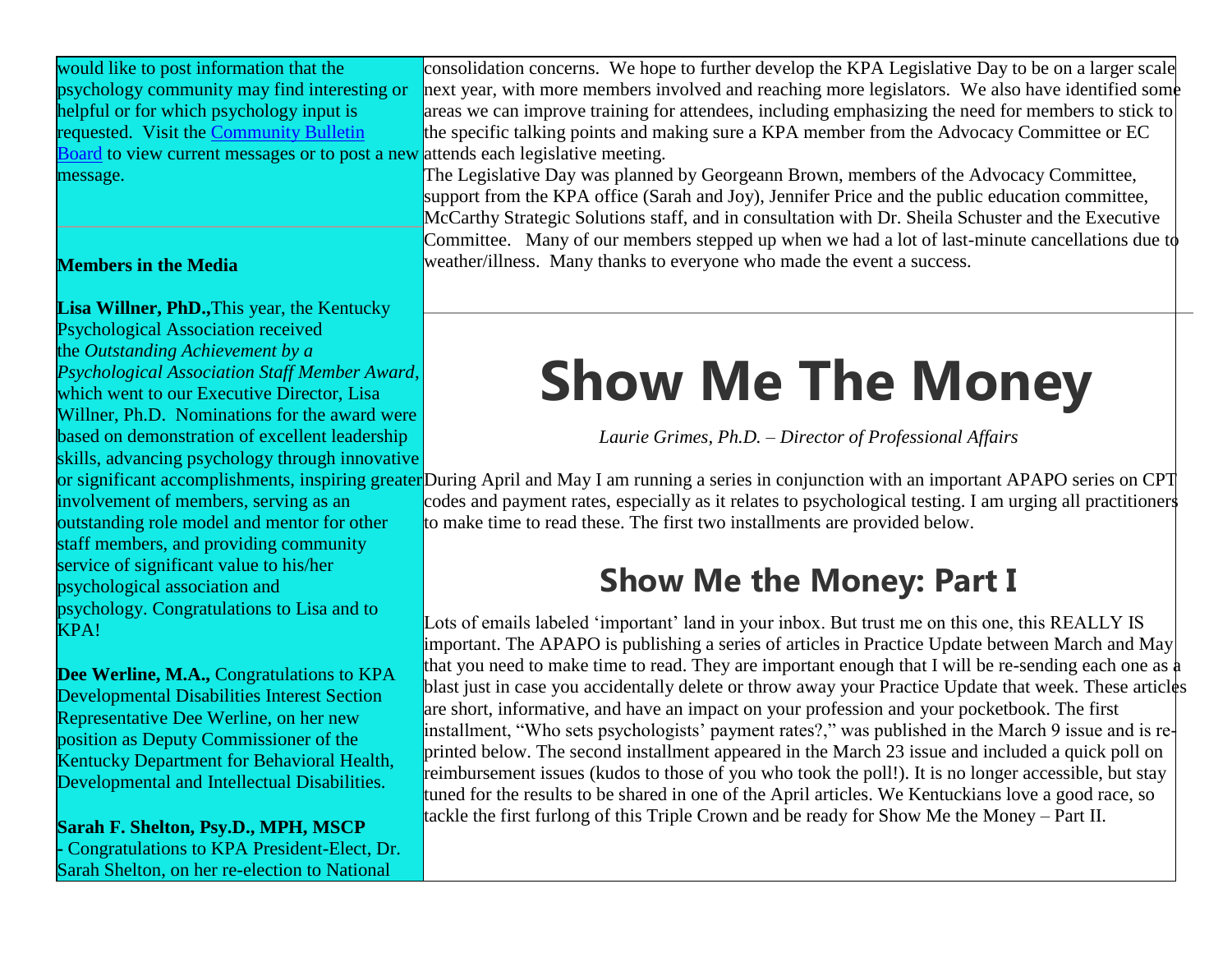Register of Health Service Psychologists Board of Directors..[.Read More](http://kpa.memberclicks.net/message2/link/292572b2-91f4-4bf8-82e1-138aea29f44c/5)

*Please send your annoucements to [kpa@kpa.org](http://kpa.memberclicks.net/message2/link/292572b2-91f4-4bf8-82e1-138aea29f44c/6) so that your news may be shared with the KPA membership.*

### **KPA Interest Sections**

Joining KPA Interest Sections is free and participation on the listservs is an exclusive member benefit. Many ideas, resources, and requests for treatment recommendations and other opportunities flow through the KPA listservs daily. Here is an excerpt from a post on the KPA Clinical listserv: "Thank you to everyone who shared their experiences with me. I was quite surprised at the variability of your responses.....Nice to have a community to call on for advice when such situations arise!" If you want to expand your resources and deepen your own sense of community within KPA, visit the KPA Interest Section webpage for instructions on how to join a KPA Interest Section.

[Interest Section Details](http://kpa.memberclicks.net/message2/link/292572b2-91f4-4bf8-82e1-138aea29f44c/7)  [Listserv Details](http://kpa.memberclicks.net/message2/link/292572b2-91f4-4bf8-82e1-138aea29f44c/8)

### **Join KPA and KPAGS on Facebook!**

KPA has always been an organization that works to be inclusive of all psychologists in the state. Kentucky Psychological Association is

### **Who sets psychologists' payment rates?**

(This article is part of a new series from the Practice Organization and the Office of Health Care Financing to help members understand the process and work that goes into establishing payment rates, both in Medicare and other third party insurers.)

*By Debra Lansey, Coding and Payment Officer, Office of Health Care Financing* The short (and obvious) answer is the patient's insurer.

The long answer is: The overall trend among health insurers is to set fees in a predictable schedule, modeled on the government's Medicare Physician Fee Schedule. Although Medicare does not actually set the fees for other insurance plans, it can have a strong influence on how you're reimbursed by third party insurers.

A little history: Twenty years ago, most health insurance policies were traditional, basic indemnity plans, called "80/20" plans. Payment rates were based on the "usual and customary rates" — the prevailing fees charged by practitioners in a given area (by state and ZIP code). Over time, if the prevailing fees rose, payment rates also rose. This proved to be arbitrary and inherently inflationary since the prevailing fees seldom decreased. This scenario applied to nearly all health insurers, including Medicare. Consequently, Medicare took action to make its annual spending more predictable.

In 1992, the federal government created the Medicare Physician Fee Schedule specifically to determine relativity-weighted payment rates for services provided to the elderly and/or disabled population enrolled in Medicare Part B. Since then, it has been widely adopted by the commercial insurance industry for use in a variety of patient populations.

Although the Medicare fee schedule is frequently used as a benchmark by other insurers, commercial insurers are not required to adhere to the Medicare payment rates. They frequently decide to vary payment rates — paying some items at a higher (or lower) amount than Medicare does. For some state-based insurance plans such as Medicaid, the payment rates may be tightly regulated by the state government.

If you submit claims to Medicare on behalf of a patient, you should know that the Medicare fee schedule is updated yearly, with most policy changes occurring on Jan. 1. The changes are most often related to payment rates.

To track Medicare policy changes, you can subscribe to your local Medicare contractor's listserv or  $\phi$ . newsletter. Information is also available on the Practice Organization's [website.](http://kpa.memberclicks.net/message2/link/292572b2-91f4-4bf8-82e1-138aea29f44c/19) Commercial insurers' provider contracts generally require the insurer to give formal notice of rate changes to network providers. Other policies related to payment and claims filing are generally found in the provider [contract](http://kpa.memberclicks.net/message2/link/292572b2-91f4-4bf8-82e1-138aea29f44c/20) (PDF, 212KB), the provider section of the company website and in company newsletters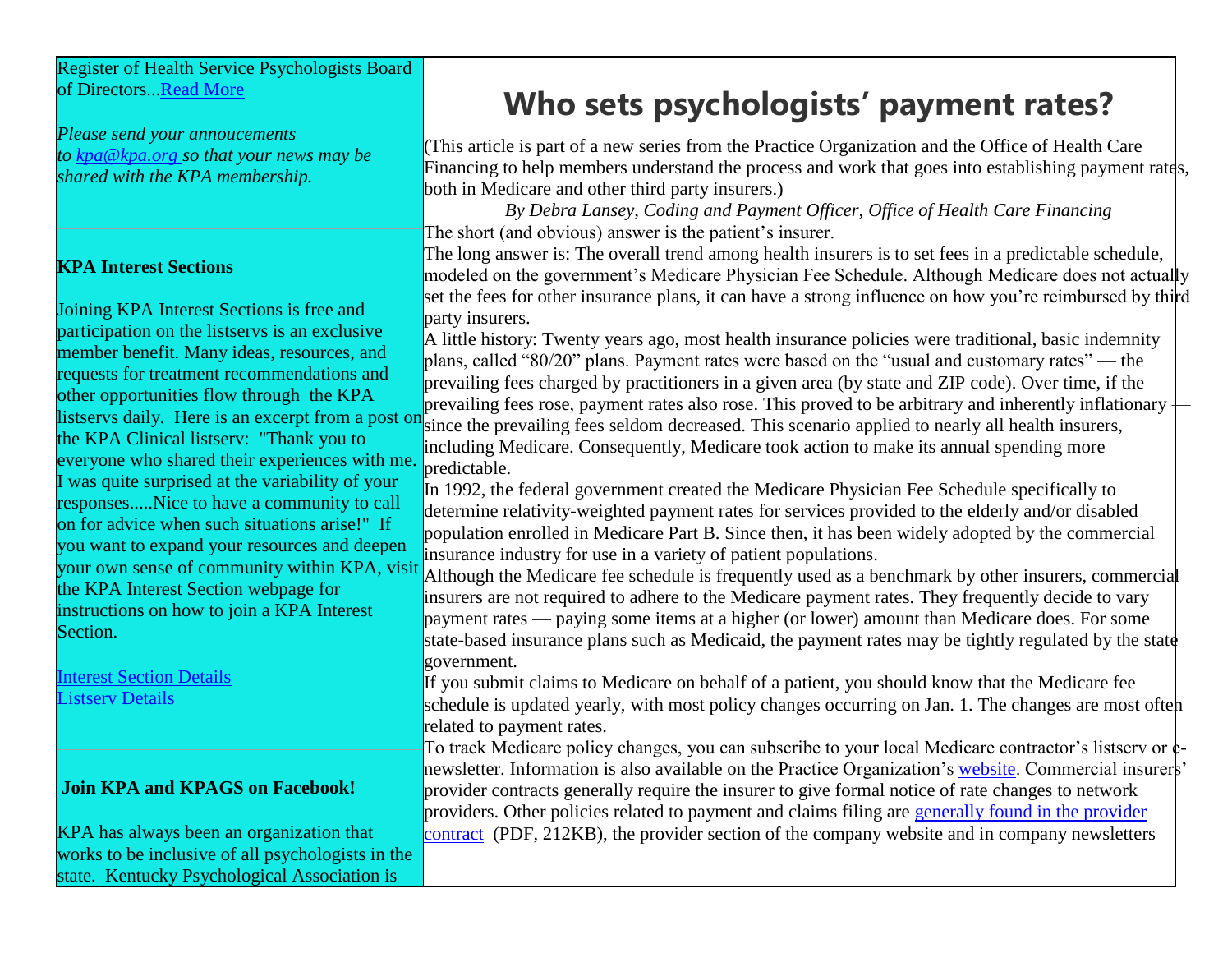officially on the popular social networking site, [Facebook.com,](http://facebook.com/) and currently has over 700 "friends". All you need to do to join the [Kentucky Psychological Association](http://kpa.memberclicks.net/message2/link/292572b2-91f4-4bf8-82e1-138aea29f44c/9) on Facebook is to select the "Like" button after finding our group on Facebook. Please be sure to search for "Kentucky Psychological Association "and review the KPA Social Media/Forum Policy. The KPA Graduate Students (KPAGS) are also on Facebook! Stay up to date with the latest KPAGS news and communicate with other psychology graduate students from around the state! Click here to

join KPAGS on Facebook: [https://www.facebook.com/MyKPA](http://kpa.memberclicks.net/message2/link/292572b2-91f4-4bf8-82e1-138aea29f44c/10) [GS](http://kpa.memberclicks.net/message2/link/292572b2-91f4-4bf8-82e1-138aea29f44c/10)

### **Advertise in the KPA e-Newsletter!**

The bi-monthly editions of the KPA e-Newsletter, are distributed to over 1100 KPA members. The eNewsletter is sent via blast email at the end of Feb, April, June, Aug, Oct, and Dec with submissions accepted at any time. Complete information and pricing details are available on the KPA Advertising webpage.

**Support KPA During in 2017 via Shopping on [Amazon.com](http://amazon.com/)**

You can support KPA when shopping on Amazon by clicking the Amazon link on the main KPA website as a first step in making purchases on **[Amazon.com.](http://amazon.com/)** Up to 3% of every

(paper or electronic) to providers. If you often file claims, it is important at least to skim the relevant sources for information related to behavioral and mental health services.

If you have questions about billing codes or payment, please [email the Office of Health Care](http://kpa.memberclicks.net/message2/link/292572b2-91f4-4bf8-82e1-138aea29f44c/21)  [Financing.](http://kpa.memberclicks.net/message2/link/292572b2-91f4-4bf8-82e1-138aea29f44c/21)

### **Show me the money – Part 2**

From Part I of the series, time-limited, multi-part, highly important collection of information that has an impact on your profession and on your pocketbook. This installment is chock-full of info, so stay with me! I have four bases to cover:

1. Draw your attention to the **Keep current with coding** article published in the 4/6 Practice Update. The full article is re-printed below, but let this excerpt highlight its importance:

**Psychologists … play a role in establishing the value of new codes when they complete Relative Value Update (RUC) surveys**. AMA **uses RUC survey responses from psychologists** …Currently, psychological and neuropsychological testing **CPT codes are being revised** by the AMA CPT Editorial Panel…

2. Provide a CPT primer – my edited version of an article by my Pennsylvania DPA colleague, Sam Knapp.

3. Introduce the podcast series by APA President Dr. Tony Puente. The episodes are short (about 10 minutes each) and cover a variety of topics, but the May 8 segment will be particularly pertinent to this series. The webinar will be open to members of the APA Practice Organization, American Psychological Association and state psychological associations. Registration links will be sent through email invitations April 17 and 28, and will be in the April 20 and May 4 Practice Update. The Progress Notes podcase is available on iTunes [https://itunes.apple.com/us/podcast/progress-notes](http://kpa.memberclicks.net/message2/link/292572b2-91f4-4bf8-82e1-138aea29f44c/22)[podcast/id1209182107?mt=2.](http://kpa.memberclicks.net/message2/link/292572b2-91f4-4bf8-82e1-138aea29f44c/22)

4. Provide the Show Me the Money calendar of events so you can monitor your progress with the series.

## **Up to code: Keep current with coding**

The latest on psychological and neuropsychological testing codes *By APA Office of Health Care Financing Staff (Practice Update | [April 6, 2017\)](http://kpa.memberclicks.net/message2/link/292572b2-91f4-4bf8-82e1-138aea29f44c/23)*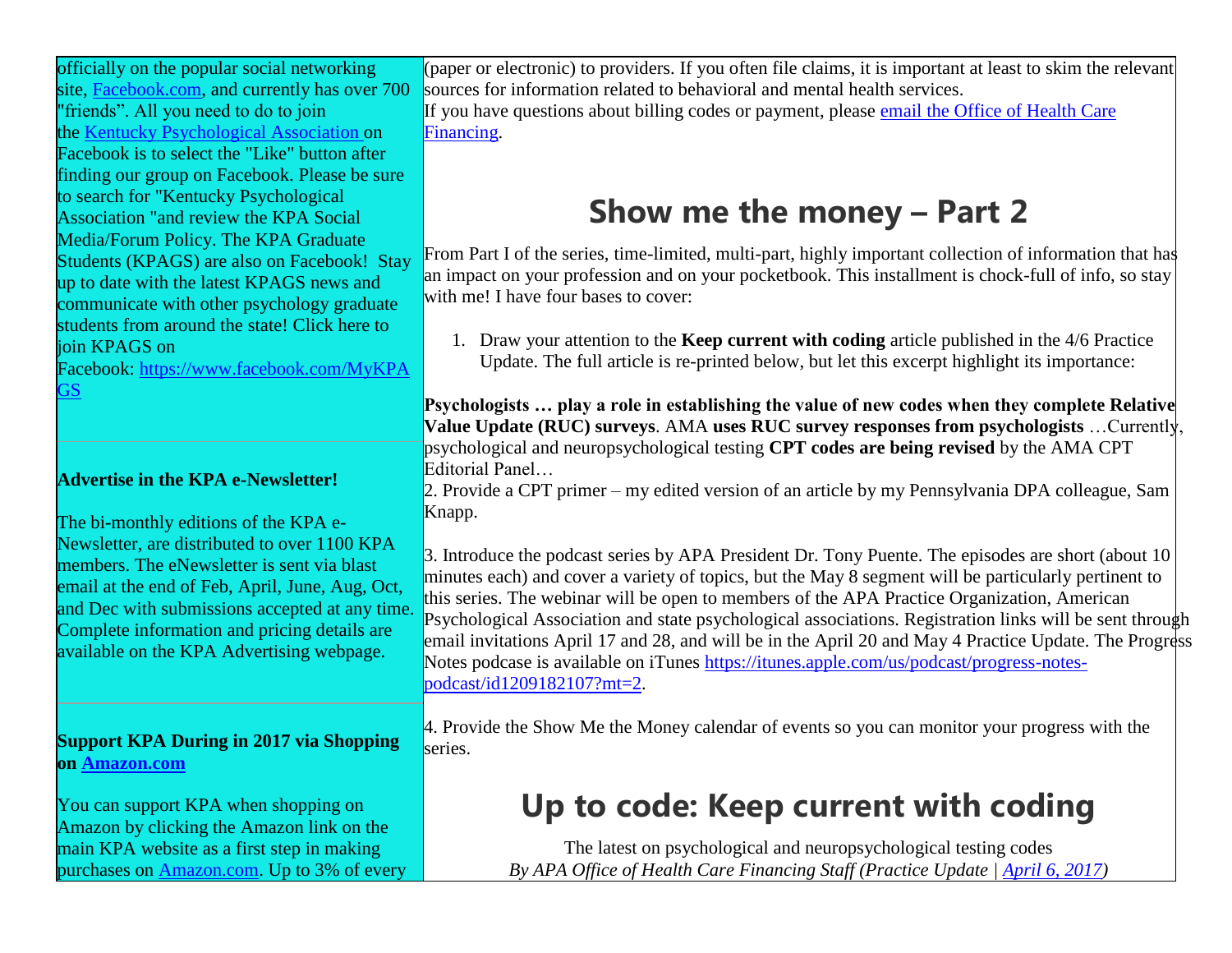|                                            | purchase made on Amazon when you click their Practicing psychologists need to know almost as much about billing codes as they do about their |
|--------------------------------------------|----------------------------------------------------------------------------------------------------------------------------------------------|
| link on the main KPA website benefits KPA. | <b>Induced by patients.</b> Every year, the American Medical Association (AMA) publishes thousands of Current                                |
|                                            | <b>Procedural Terminology</b> (CPT) codes that psychologists and other health care providers use to bill                                     |

### **The Easiest Way to Accept Payments**

The Kentucky Psychological Association is pleased to offer member merchant accounts credit and debit card processing for your practice. A merchant account provides your clients with a convenient and immediate payment option and makes it easy for them to pay you for your services. Accept payment for consultation fees, counseling sessions and insurance co-pays. With a merchant account, you can:

•Accept Visa, MasterCard, Discover & AMEX. •Control cash flow & increase business. •Save up to 25% off standard bank fees. •No contract or annual fees. •No cost to transfer services - call to compare!

The process is simple. Begin accepting payments today!

Call [866-376-0950](tel:866-376-0950) or visit [www.affinipay.com/kpa.](http://kpa.memberclicks.net/message2/link/292572b2-91f4-4bf8-82e1-138aea29f44c/11)

**In grateful memory of these longtime KPA members & pillars of the psychological community:**

Procedural Terminology® (CPT) codes that psychologists and other health care providers use to bill insurers for treatment. The manual includes psychotherapy, health and behavior, and testing codes that are revised periodically by the AMA CPT Editorial Panel. This panel is responsible for ensuring that CPT codes remain up to date and incorporate the latest treatments and technology used to provide medical care. The American Psychological Association works with the AMA CPT Editorial Panel to keep the

manual updated. Psychologists also play a role in establishing the value of new codes when they complete Relative Value Update (RUC) surveys. AMA uses RUC survey responses from psychologists and other health care providers to help review the relative values of new and revised CPT codes.

## Anticipated code changes

Currently, psychological and neuropsychological testing CPT codes are being revised by the AMA CPT Editorial Panel. APA is heavily involved with this process. Here's what psychologists need to know:

- The final testing code revisions would "differentiate technician administration of psychological testing and neuropsychological testing from physician/psychologist administration and assessment of testing." In the past, existing codes have caused confusion about who is performing these tests.
- APA is making refinements to testing codes that will be submitted to AMA for publication in a future CPT manual.
- Practicing psychologists can now follow the progress of the code revisions by reading summaries of CPT Editorial Panel meetings [online.](http://kpa.memberclicks.net/message2/link/292572b2-91f4-4bf8-82e1-138aea29f44c/24) In previous years, because of the confidential nature of the code development process, most psychologists and other health care practitioners were unaware of code changes until the new or revised codes were published in the annual CPT codebook.

APA has collaborated with AMA for many years to ensure that the work of practicing psychologists is taken into consideration when developing new CPT codes and revising existing codes. APA President Antonio E. Puente, PhD, even served two terms on the AMA CPT Editorial Panel and was an advisor to the panel from 1992-2007. Additionally, APA's Office on Health Care Financing is dedicated to working on CPT codes.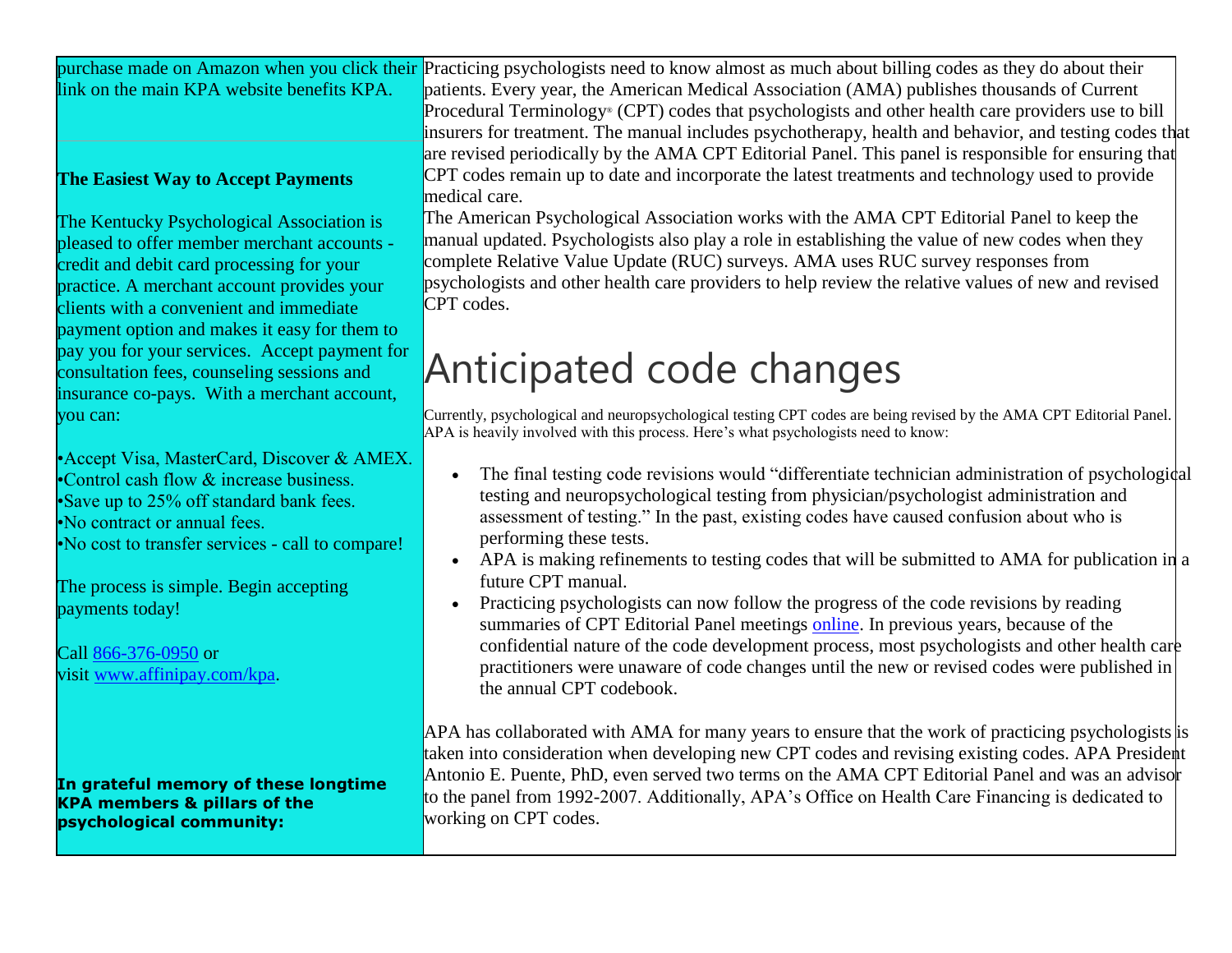[Judith Peoples, Ph.D.](http://kpa.memberclicks.net/message2/link/292572b2-91f4-4bf8-82e1-138aea29f44c/13) (1941-2016)

[Mary Ellen Peacock, Psy.D.](http://kpa.memberclicks.net/message2/link/292572b2-91f4-4bf8-82e1-138aea29f44c/12) (1943-2016)

[Howard Bracco, Ph.D.](http://kpa.memberclicks.net/message2/link/292572b2-91f4-4bf8-82e1-138aea29f44c/14) (1944-2017)

[Billie Ables, Ph.D.](http://kpa.memberclicks.net/message2/link/292572b2-91f4-4bf8-82e1-138aea29f44c/15) (1925-2017)

Psychologists can learn more about the CPT code development process by reading editorial panel meeting summaries on the [AMA website](http://kpa.memberclicks.net/message2/link/292572b2-91f4-4bf8-82e1-138aea29f44c/24) and visiting the APA Practice Organization's reimbursement [section](http://kpa.memberclicks.net/message2/link/292572b2-91f4-4bf8-82e1-138aea29f44c/19) on [APA Practice Central.](http://kpa.memberclicks.net/message2/link/292572b2-91f4-4bf8-82e1-138aea29f44c/25)

# **CPT Primer**

*By Grimes based on Knapp*

The alphabet soup:

**CPT** codes - Current Procedural Terminology Codes. Developed by the American Medical Association (**AMA**) to ensure a common language for describing services and procedures by physicians and other health care professionals.

The **Editorial Panel** – the AMA panel that creates the CPT codes.

**RUC** – the Relative Value Update Committee (RUC; rhymes with truck) recommends Medicare fees for the CPT codes to the **CMS** (Center for Medical and Medicaid Service). The RUC bases its recommendations on surveys conducted by impacted organizations on the relative work effort involved with the procedure.

**RBRVS** - Resource Based Relative Value Scale. Medicare payments are based on the RBVRS, which consists for three factors: work product, practice expenses, and professional liability. Work product involves the time, technical skill and mental effort required to perform a certain procedure. For physicians, work product consists of 48%, practice expenses comprise 47%, and professional liability insurance accounts for 4% of the RBRVS. For psychologists, work product is almost 70% of the RBVS and professional liability is around 1%. Because the portion of practice expenses for psychologists is so much lower than physicians, minor changes in the work product calculation can have a larger impact on reimbursement rates.

The cone of silence:

The RUC process is a tightly controlled process. Its secret adoption procedure allows no public comment period or consumer input. All participants must follow strict standards of confidentiality; violators have been removed from the process by the AMA. The American Psychological Association (**APA)** has a representative on both the RUC and the CPT Heath Care Professional Advisory Committees. Representatives from APA are bound by the very strict standards of confidentiality concerning their participation in the process. Participation in the process should not be interpreted to mean agreement with the recommendations concerning CPT Codes or payments were accepted. Who cares about Medicare?

All psychologists should care about Medicare rates because the impact of these rates extends well beyond direct providers and beneficiaries of Medicare. Commercial insurance rates base their rates on Medicare, so as Medicare rates rise or fall, so do commercial rates. Other reimbursement programs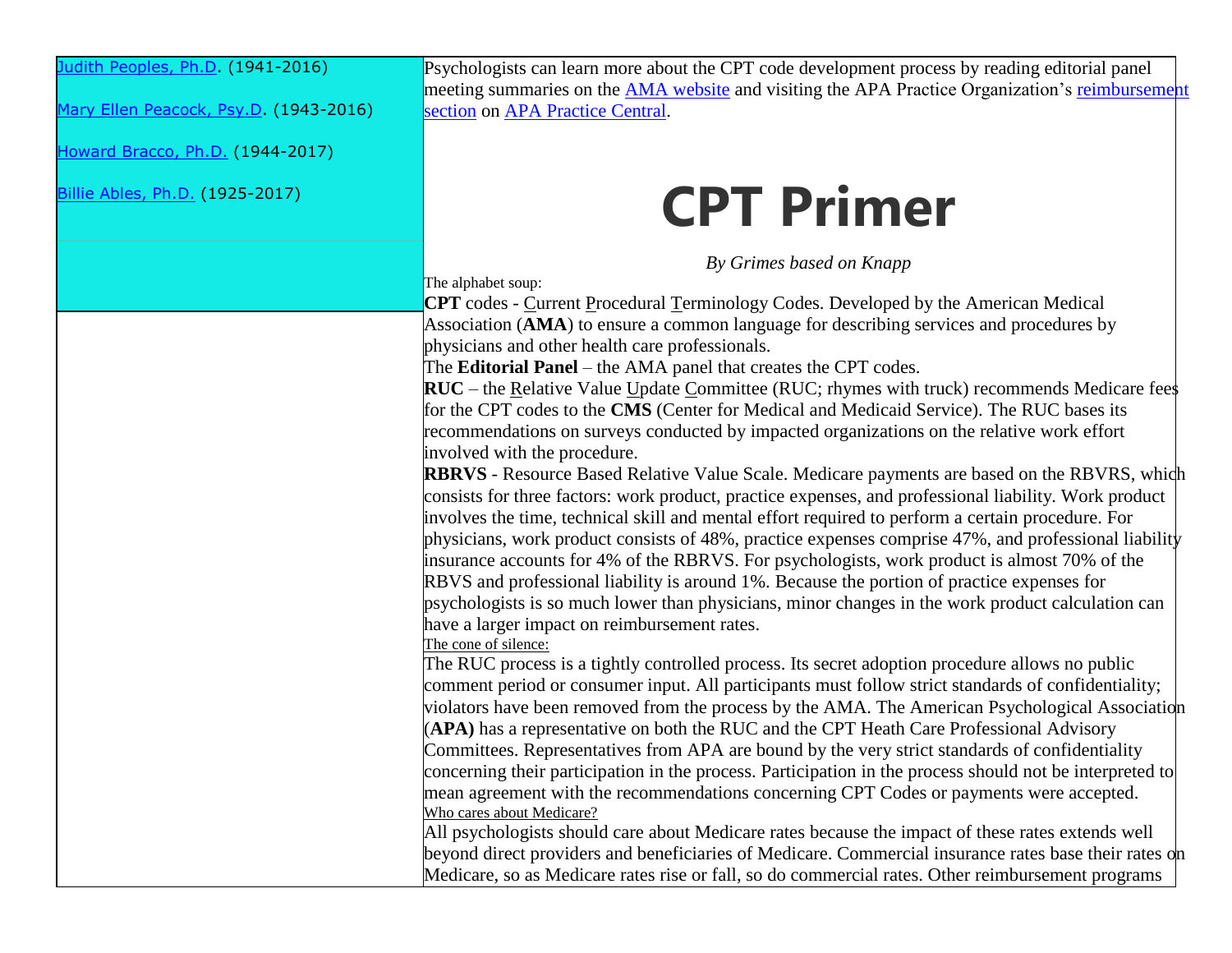like Workers Comp also base their rates on Medicare rates. The effects of the Medicare fee structure can be seen in private pay rates, salaries at educational and health care institutions, and general limits on income potential - all of which are set based on comparisons to "the going rate" for psychological services, which is, in turn, influenced by third-party payer rates, which are linked to Medicare rates.

### **Show Me the Money Series Calendar**

| Keep an eye out for:                        |                                                  |
|---------------------------------------------|--------------------------------------------------|
| April 20                                    | <b>APAPO Practice Update Up to Code</b>          |
|                                             | Column: Who sets payments as well an             |
|                                             | infographic on quick poll results taken in March |
| April 21                                    | DPA blast: Show Me the Money: Part III           |
| May 4                                       | <b>APAPO Practice Update Up to Code</b>          |
|                                             | <b>Column: RUC Process</b>                       |
| May 5                                       | DPA blast: Show Me the Money: Part IV            |
| May 8                                       | Webinar with APA President Dr. Tony Puente       |
|                                             | "Getting Reimbursed for Psychological $\&$       |
|                                             | Neuropsychological Testing"                      |
| May 18                                      | <b>APAPO Practice Update Up to Code</b>          |
|                                             | Column: AMA RUC Survey                           |
| May 22                                      | DPA blast: Show Me the Money: Part V             |
| To get caught up on series segments so far: |                                                  |
| March 23                                    | APAPO Practice Update published a quick poll     |
|                                             | on reimbursement and codes about problems and    |
|                                             | challenges using CPT codes for billing.          |
| April 3                                     | DPA blast: Show Me the Money: Part I (Intro to   |
|                                             | series and re-print of APAPO's Who sets          |
|                                             | psychologists' payment rates? Article from       |
|                                             | Feb. 25 Practice Update)                         |
| April 6                                     | <b>APAPO Practice Update Up to Code</b>          |
|                                             | <b>Column: Keep Current with Coding</b>          |
| April 7                                     | DPA blast: Show Me the Money: Part II            |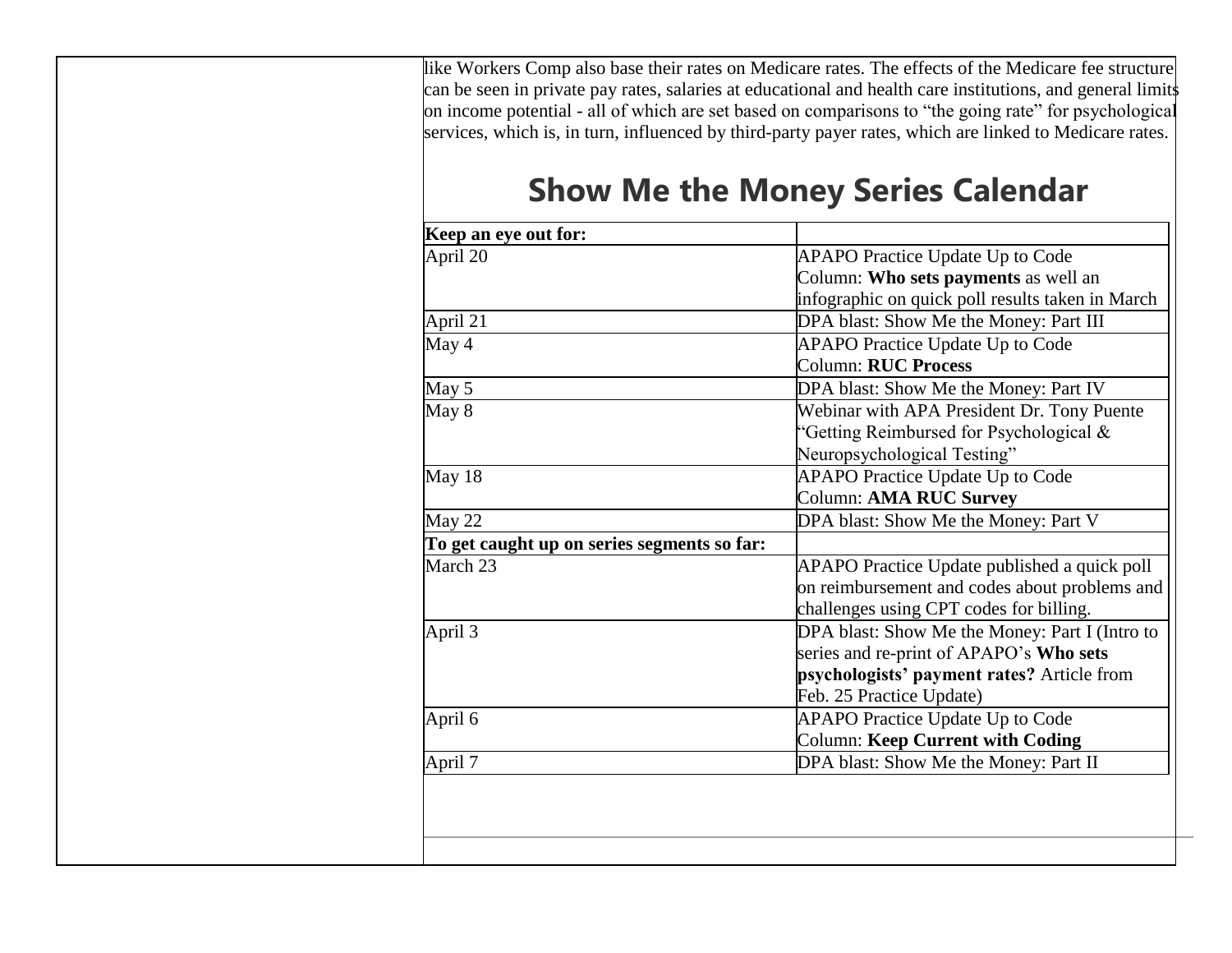## **The Rocky Road to Passage for Tim's Law!**

*Shelia A. Schuster, Ph.D., KPA Legislative Consultant*

Thanks to the advocacy efforts of KPA members and others in the behavioral health community, SB 91 – court-ordered outpatient mental health treatment – was passed by the 2017 KY General Assembly. Actually, SB 91 was passed twice in the just-completed legislative session…once on March 15<sup>th</sup> and again on March 30<sup>th</sup>, when both chambers voted to override Governor Bevin's unexpected veto of the bill!

The legislation – known as Tim's Law – has been around for four previous legislative sessions, had twice before been passed by the House only to die in the Senate, and had been heard in three Interim Sessions for long discussions and testimony. But 2017 looked like a much more positive outcome was likely, as the bill was introduced for the first time in the Senate by primary sponsor, Sen. Julie Raque Adams (R, Louisville). It garnered bipartisan support among the Senators and passed  $34 - 3$ . The road to passage in the House was somewhat rockier, as the bill was assigned (for the first time) to the House Judiciary Committee, and not to the Health & Welfare Committee where it had been heard and passed in previous sessions. The make-up of the Judiciary Committee is largely legislators who are attorneys, and many newly-elected House members are on the committee. Despite last-minute opposition from the District Judges, the bill passed the committee 18 – 1, and then passed unanimously on the House floor, 95-0. Victory was ours at last! The bill was headed to the Governor for his signature!

We were celebrating and planning a huge bill-signing ceremony when word came to Sen. Adams on March 28th that the Governor was vetoing the bill. Despair! Disbelief! The Governor called the bill a "threat to the civil liberties of every Kentucky citizen"! And the remainder of his veto message read like the opposition we had heard for years from the public defenders…that no one should lose their civil liberties because they have a brain disorder.

So, what about Tim Morton? Where were his civil liberties when his mother had to take out a mental inquest warrant over 35 times in order to get treatment for him? She acted not only because he was in a psychotic state, but also because he was neglecting his significant physical health problems as well. He was a danger to himself, dying of "natural causes" at age 49 due to that neglect.

The mental health community rose to the challenge posed by the Governor's veto. We flooded the capitol switchboard with messages for House and Senate leadership to override the veto. We spoke with the media...over and over. In a 12-hour period, we gathered over 55 folks to come to Frankfort dressed in red and holding signs, lining the steps to the Senate as the Senators came into session. And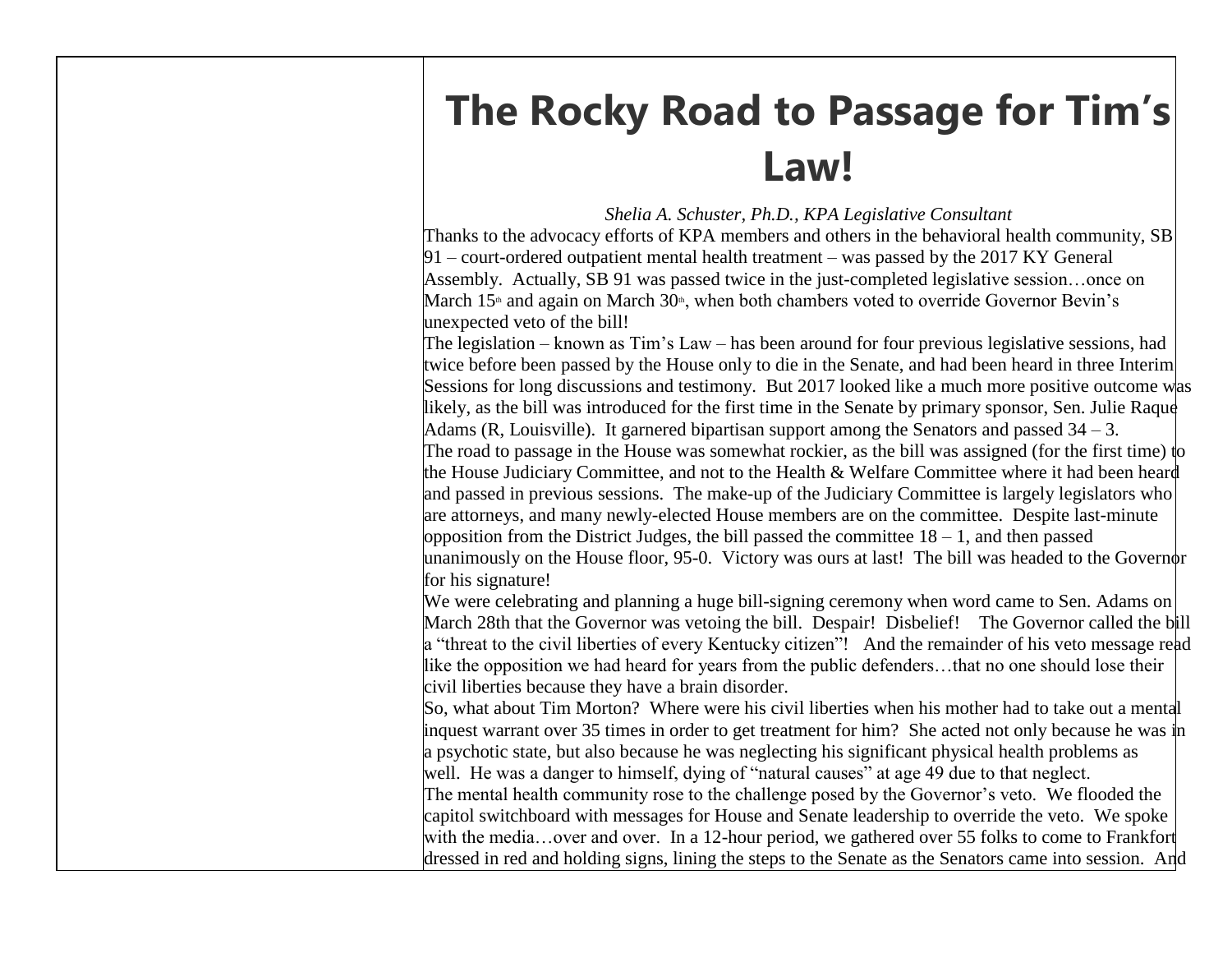our voices were heard! On March  $30<sup>th</sup>$ , the Senate voted 35-1 to override the veto, and within a few hours, the House voted 91-0 to do the same. Victory, once again, was ours!!

So Tim's Law will become law in late June, but it will not be implemented until funding can be secured to set up the necessary court proceedings and to assure that the community-based treatment and monitoring are in place. At that point, Kentucky will join 44 other states who have similar treatment laws on the books.

In the next newsletter, I will describe in detail what the criteria are for the court-ordered outpatient treatment and how the implementation is proceeding. In the meantime, THANK YOU for your advocacy, for raising your voices to create another avenue to treatment for those most in need. It was a rocky road, but one well worth traveling!

# **Keeping up with the Foundation!**

*Cay Shawler, M.S., KPF President*

In 2012, the KPA Executive Committee appointed the first President for KPF. The board was filled and work began on bylaws and other organizational tasks. Since that time, the Foundation and committees have been active in creating a "psychologically healthy Kentucky". Here are just a few examples of the committees' work:

\* **Public Education** – Jennifer Price, Ph.D., reported that the committee met in March. Public education events were held at KPA's legislative day and a local school in Northern Kentucky. A refugee acceptance op-ed was published in Insider Louisville. Several other op-ed topics are in the works such as one on ADHD and Behavioral Interventions Dr. Dede Wohlfarth's students are revising the Heads Up! brochures. This includes nearly 30 psychological topics for children and adults. They will be used in different settings for educational purposes. Christen Logue, Ph.D. has an idea to create video PSAs to promote on social media. KPF needs a more public-oriented website. The committee will be pursuing this task.

**\* Diversity** – Gina DeArth-Pendley, Ph.D. reported that the committee met in February & March. They are working on identifying a diversity speaker for convention and will confirm by April. They are putting together a diversity conference for 2018 – Intersectionality: Exploring Multiple Social Identities. Gina is working with Shambra Mulder, Psy.D., to identify potential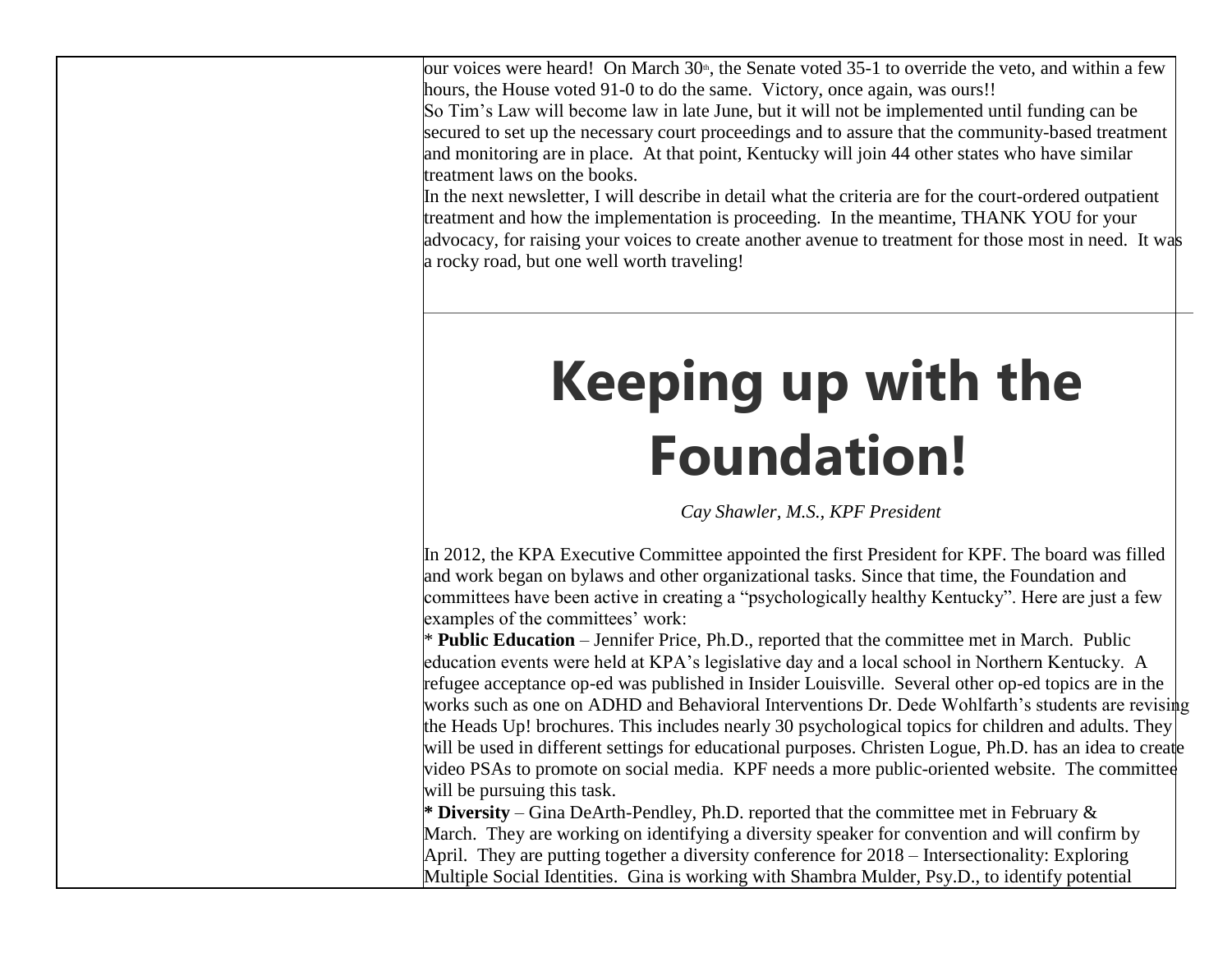funding sources. A tentative schedule for the conference is to have cultural competency & ethics morning plenary sessions, a lunch speaker, and workshops in the afternoon.

**\* Psychologically Healthy Workplace**– Courtney Keim, Ph.D., reported that the committee did a local level "I love my job" campaign, mirroring APA's campaign, and posted pictures to social media. They will give all submissions a letter on KPF letterhead explaining what part of a psychologically healthy workplace they exhibited, a certificate, and goodie bags. They are hoping to recruit more committee members from places around the state, starting with having a table at the SAC on April 1, 2017. Courtney was in DC last week for the international award winners  $\&$  steering committee meeting. The committee is gearing up for May when they will begin recruiting Kentucky organizations to apply for the awards program. The committee is interested in educating the public  $\phi$ n mental health awareness in the workplace for May and may coordinate work with public education on this.

Thank you for your generous support of the Foundation. We look forward to sharing more of our accomplishments!

## **Highlights from the "I Love My Job" Campaign**

*Courtney Keim, Ph.D. & the Psychology in the Workplace Network*

To celebrate the application of science in the workplace, the KPF's Psychology in the Workplace Network (PWN) led an I Love My Job Campaign throughout the month of February. Below are some pictures of member of the community.

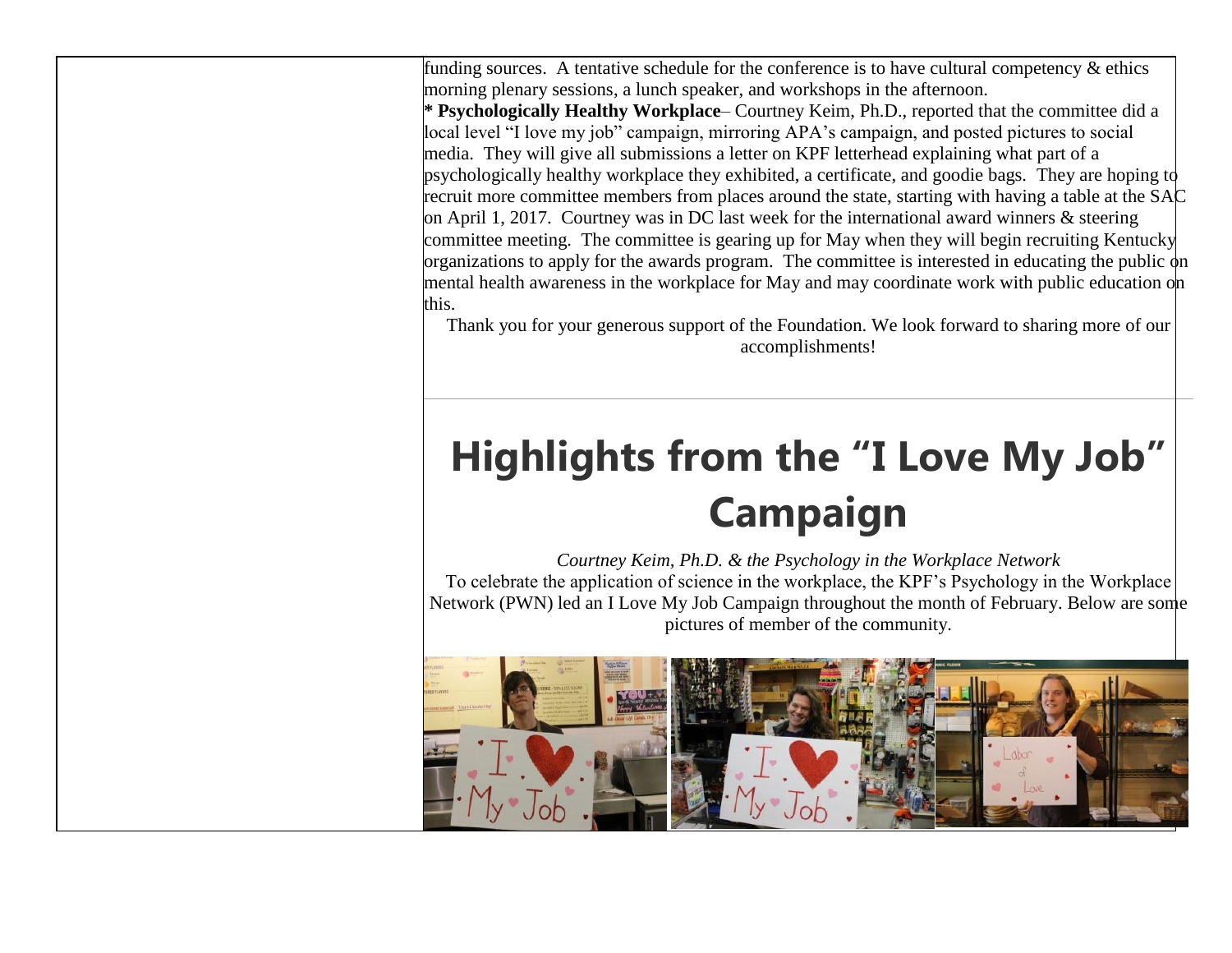

# **KPA Legislative Wrap-Up Report, General Assembly 2017**

*Georgeann Brown, Ph.D. & KPA Advocacy Committee*

2017 marked a 30-day session for Kentucky's Legislature, which ended on March  $30<sup>th</sup>$ . We are pleased to have a number of victories that are aligned with our 2017 KPA Legislative Priorities. Here are some highlights:

**Senate Bill 91:** Also known as **"Tim's Law."**This bill is very important for those with severe mental illness to get appropriate outpatient treatment. The bill will address agreed outpatient orders for those in the hospital under KRS 202A and also will create a mechanism for those with significant mental health issues to get court-ordered outpatient treatment before they need to be hospitalized. Tim's Law passed both the Senate and House on March 14<sup>th</sup>, but a surprise veto by Governor Bevin of this bill had KPA concerned. With much appreciation to multiple advocacy groups, including KPA, and our legislators, the Governor's veto was overridden on March 29<sup>th</sup>.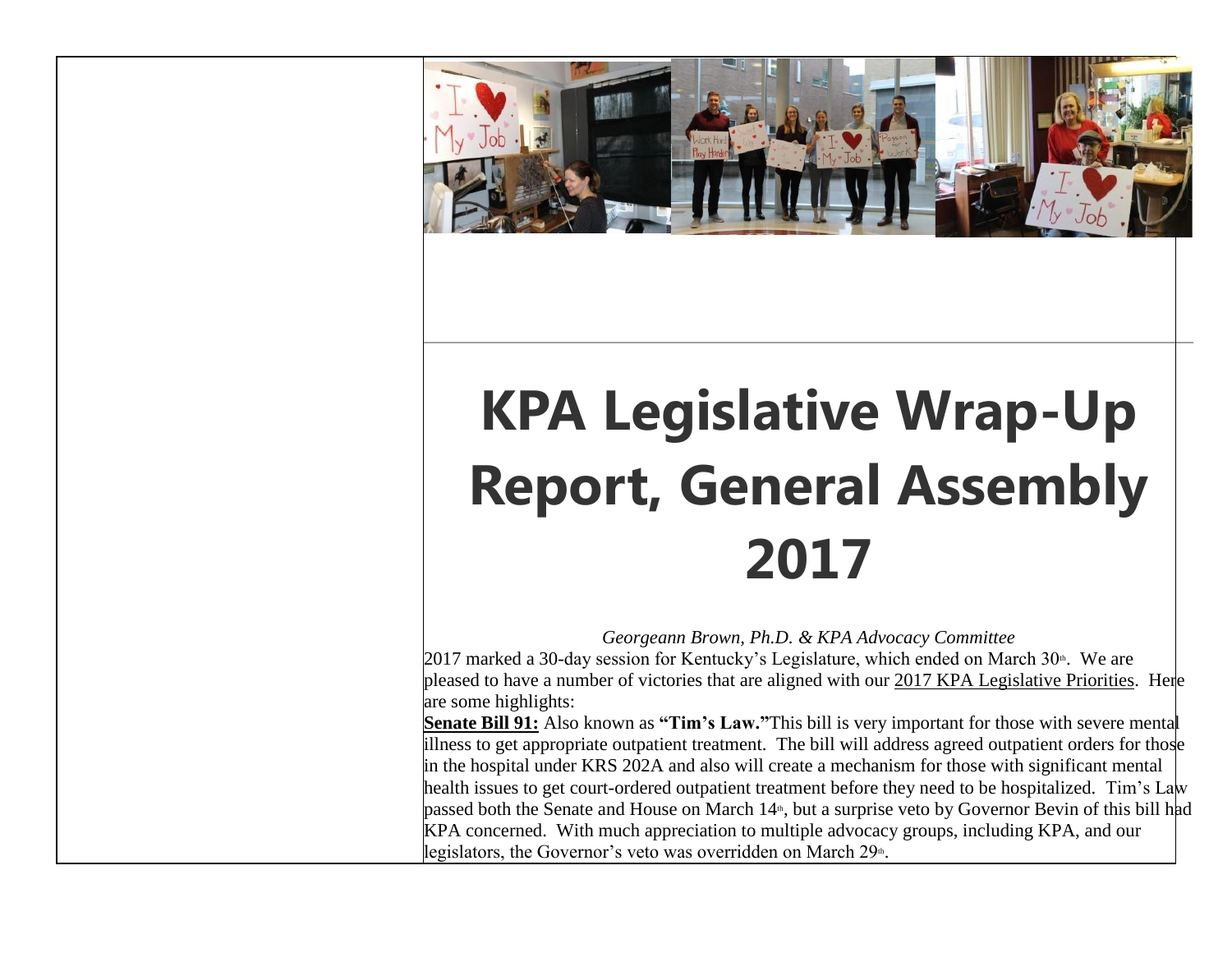**Senate Bill 89:**This bill would require both private insurers and Medicaid to cover USPSTFrecommended and FDA-approved smoking cessation treatments. Providing insurance coverage for all evidence-based smoking cessation treatments is critical to reversing Kentucky's longstanding high smoking rate once and for all. This bill passed on March 14<sup>th</sup>.

### **House Bill 309(proposed legislation from SB 86 was added to this bill):**

This legislation, signed by the Governor on April 11th, allows for changes to the mandatory domestic violence reporting to the Cabinet, so that the patient has more "choice" in reporting, but it includes mandatory education and resources by the provider to any client experiencing domestic violence in any relationship; mandatory reporting is still required for children, vulnerable adults, and elders. This bill also includes legislation to aid domestic violence victims that need to break a rental agreement/lease early due to experiencing domestic violence. NOTE: KPA will be providing a Domestic Violence Continuing Education over the summer that will include a review of the new legislation.

**Senate Bill 108:** KPA advocates for psychology to be "at the table" and at the forefront of mentalhealth related issues. When a palliative care bill was filed, SB 108, that would establish the Palliative Care Interdisciplinary Advisory Council within the Cabinet for Health and Family Services, we asked the bill sponsor, Senator Julie Raque-Adams to include a member of Kentucky Psychological Association on the council, which she agreed to do. Feedback at the practice leadership conference earlier this month indicated that this is somewhat trail-blazing. While this bill did not pass this session due to other issues, we believe that it may be re-filed next session.

**House Bill 253:** This bill is known as the "Tucker Act" and was a KMHC priority, which KPA endorses. While we did not actively lobby for this bill, we sent an action alert asking members to call in supporting it. This legislation will provide greater protection from harm for children known to need protective services. It passed and was signed by Governor Bevin on April 11<sup>th</sup>.

**Senate Bill 78 & House Bill 247:** KPA also actively supported two smoke-free school campus (K-12) bills, SB 78 and HB 247. These bills did not pass this session.

### **Provider protections bills/protection from intrusion on practice**

**Senate Bill 219:** We successfully worked with recreational therapists to amend concerning language in their licensure bill, SB 219. We had concerns about their use of language indicating that they "remediated cognitive and emotional issues," as they are not trained to do cognitive/psychological testing. They amended their language upon our consultation with them. While this bill passed, it was vetoed by Governor Bevin on April 11<sup>th</sup> for unrelated issues, due to the Governor's desire for reducing the number of licensure boards and "red tape reduction plan." It is not yet known if the veto will be overridden.

**Senate Bill 97:** KPA expressed concerns with the pastoral counseling bill, SB 97, due to language that we believed went beyond the training/scope of practice for pastoral counselors. We learned that this bill was unlikely to be heard this session. We will consult with the pastoral counselors prior to their filing a bill next session.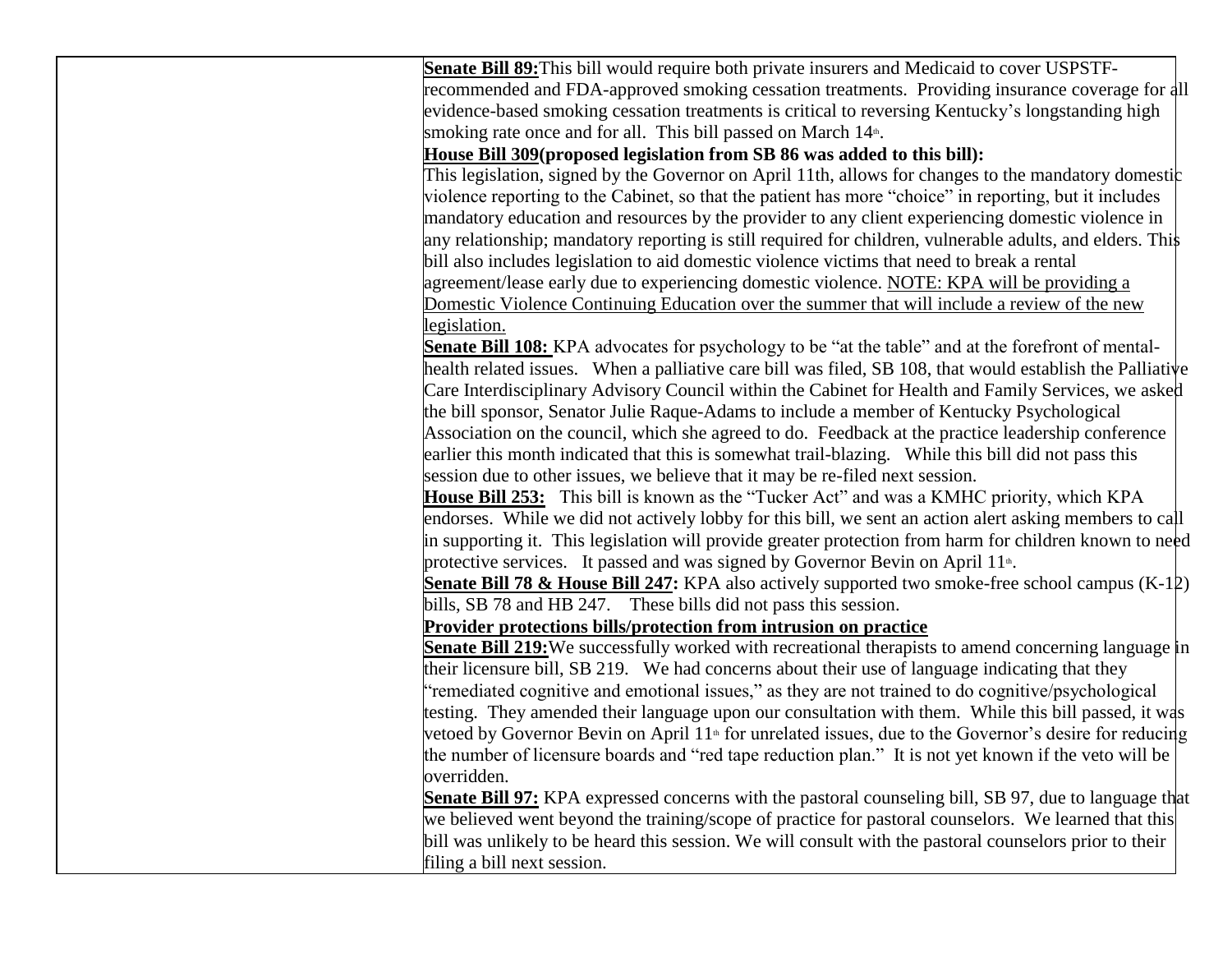**Senate Bill 8:** This bill was related to using public funds for abortion services. While KPA does not take a stance on abortion, we had concerns with language that defined "abortion service providers" as overly broad and could impinge on the practice of psychotherapy, which would have included anyone who "Provides referrals to or information about facilities where abortions are performed or individuals who perform abortions; or, "Provides counseling, advice, written materials or other information that encourages or promotes abortion." We were concerned that this would prohibit our discussing options with patients in psychotherapy. The language was changed to define abortion services as much more narrow and that would not include the act of psychotherapy. This bill passed and was signed by the Governor on March 21st.

### **Board Consolidation concerns**

KPA remains vigilant regarding our concerns that the Governor may issue an Executive Order for board consolidation/de-regulation, creating a mental health "super board." There was no specific legislation related to the psychology board (with exception of the bill below), as it may come through "Executive Order." The Executive Committee is in the process of developing a multi-pronged strategy, some of it already taking place. We will follow-up with details soon. **House Bill 443:** One bill that passed this session codifies the Governor's Executive Order to reorganize and consolidate the real-estate licensure boards, but does contain language pertinent to the Kentucky Board of Examiners of Psychology (KBEP).

- The bill creates the Department of Professional Licensing (formerly known as the Office of Licensing and Occupations. This bill contains many of the same provisions of Executive Order (EO) 2016-859 (Governor's Reorganization) dated December 1, 2016.
- This bill contains language about a number of licensure boards, including KBEP, to "maintain their identity" and "full authority for making policy decisions in the fields they regulate." It is unclear how protective this language will be for KBEP.

### **Opposing discriminatory legislation due to psychological harm**

**House Bills 105, 106, and 141:**These bills could have led to discrimination against transgender individuals.KPA opposed these bills, but did not actively lobby against them since the bills did not progressor pass this session.

### **Federal level**

On a federal level, members of KPA's delegation to the Practice Leadership Conference advocated on Capitol Hill on March 7<sup>th</sup>. Action alerts were sent out to all Kentucky members who are also APA members.

**Opposition to the American Health Care Act (repeal of ACA):** APA and the APA Practice Organization opposed the American Health Care Act, as it would have removed coverage from 24 million Americans over the next ten years, radically changed the Medicaid program and reduced its funding by 25%, and increased premiums and out-of-pocket costs for millions of Americans with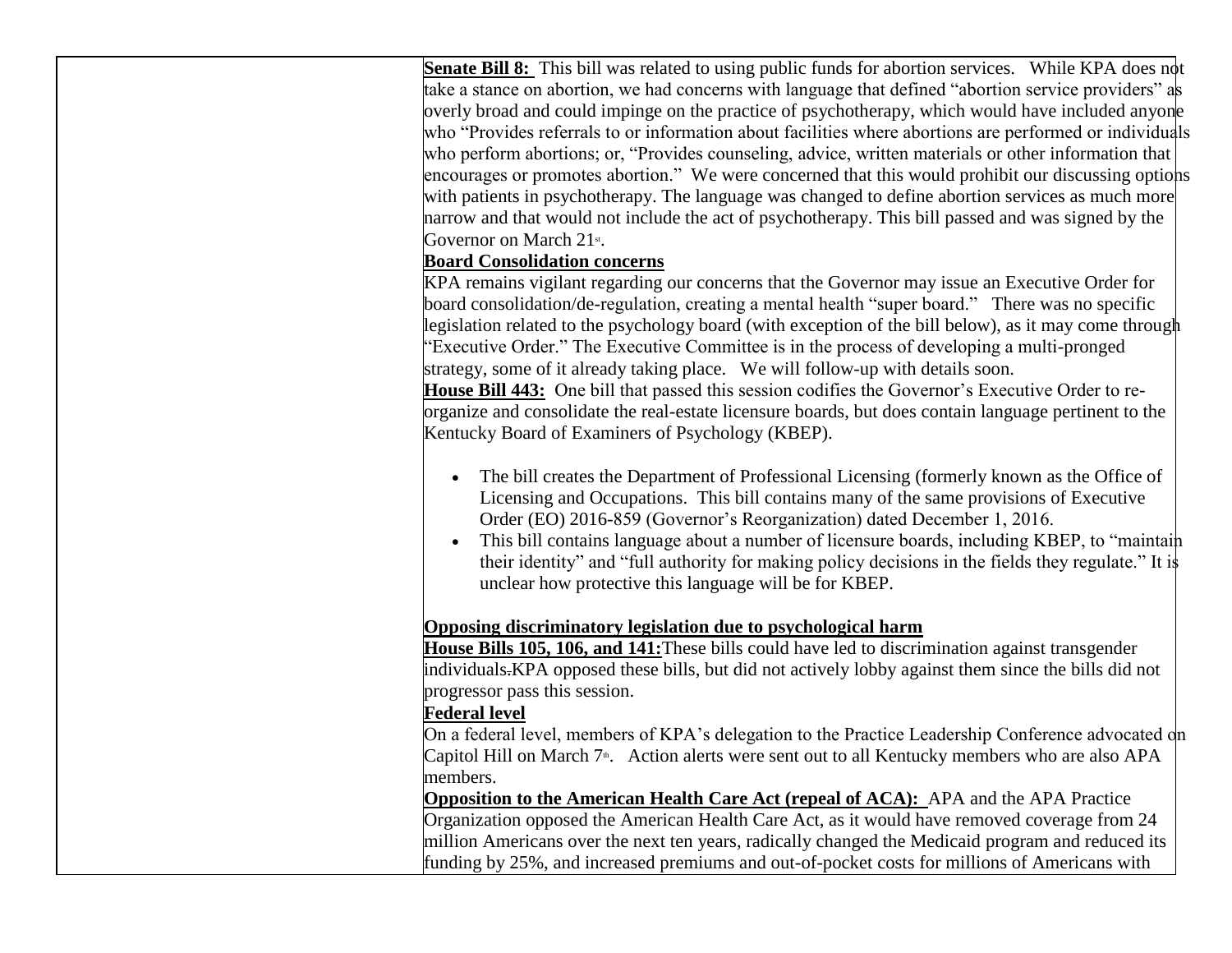private insurance. As amended in the hours before the vote, the legislation would also have eliminated the requirement that health plans in the individual and small group market cover a package of essential health benefits, including mental health, substance use, and behavioral health services. APA members generated 15,000 messages to Congress this year urging members not to repeal ACA without simultaneously enacting legislation that would provide Americans with equally reliable coverage for mental health and substance use disorder treatments. **The bill failed to pass the House on March 24th .**

**Medicare Mental Health Access Act**, (**H.R. 1173/S.448)** This bill would include psychologists in the "physician definition" for Medicare, to allow psychologists to practice independently in the settings that require physician oversight under Medicare. We are currently in the process of asking Kentucky legislators to be co-sponsors.

### **Action Alerts:**

During this session, KPA has sent multiple action alerts asking you to contact your legislators about issues that affect psychology and those we serve. We appreciate the successful response. Thank you! Your voices have made a difference in such a successful legislative session where many of our legislative priorities were achieved this session. Your voice is essential in the legislative process, and your input has been felt in Frankfort. Advocacy is a group effort.

In the months ahead, please continue to develop personal relationships with your legislators. Get their phone numbers, keep them handy, and please add the LRC Message Line to your contacts too [\(1-800-](tel:(800)%20372-7181) [372-7181\)](tel:(800)%20372-7181)! Personal relationships with legislators are one of the most effective advocacy tools we have. You can set up a meeting time with them at your place of work, for coffee, at their office, etc. For more information on how to contact your legislators, please click on this link: **How to** 

### **Contact Your Legislator**

To find out who your state legislators are, please look up your address (where you are registered to vote) at: [openstates.org](http://kpa.memberclicks.net/message2/link/292572b2-91f4-4bf8-82e1-138aea29f44c/26)

Here are a number of legislators below we would love for our members to thank through a personal note and/or e-mail. Let's show KPA's supporters how much we appreciate them.

| <b>Legislators</b>   | What to thank                             | <b>Mailing</b> | E-mail                                  |
|----------------------|-------------------------------------------|----------------|-----------------------------------------|
|                      | them for:                                 | <b>Address</b> |                                         |
| <b>Senator Julie</b> |                                           |                |                                         |
| <b>Raque-Adams</b>   | * For sponsoring 213 S Lyndon Please see: |                |                                         |
|                      | Senate Bill 91,                           | Ln             |                                         |
|                      | "Tim's Law" and                           |                | http://www.lrc.ky.gov/whoswho/email.htm |
|                      | working to get it Louisville KY           |                |                                         |
|                      | passed and the                            | 40222          |                                         |
|                      | veto overturned                           |                |                                         |
|                      | $*$ For sponsoring                        |                |                                         |
|                      | Senate Bill 89,                           |                |                                         |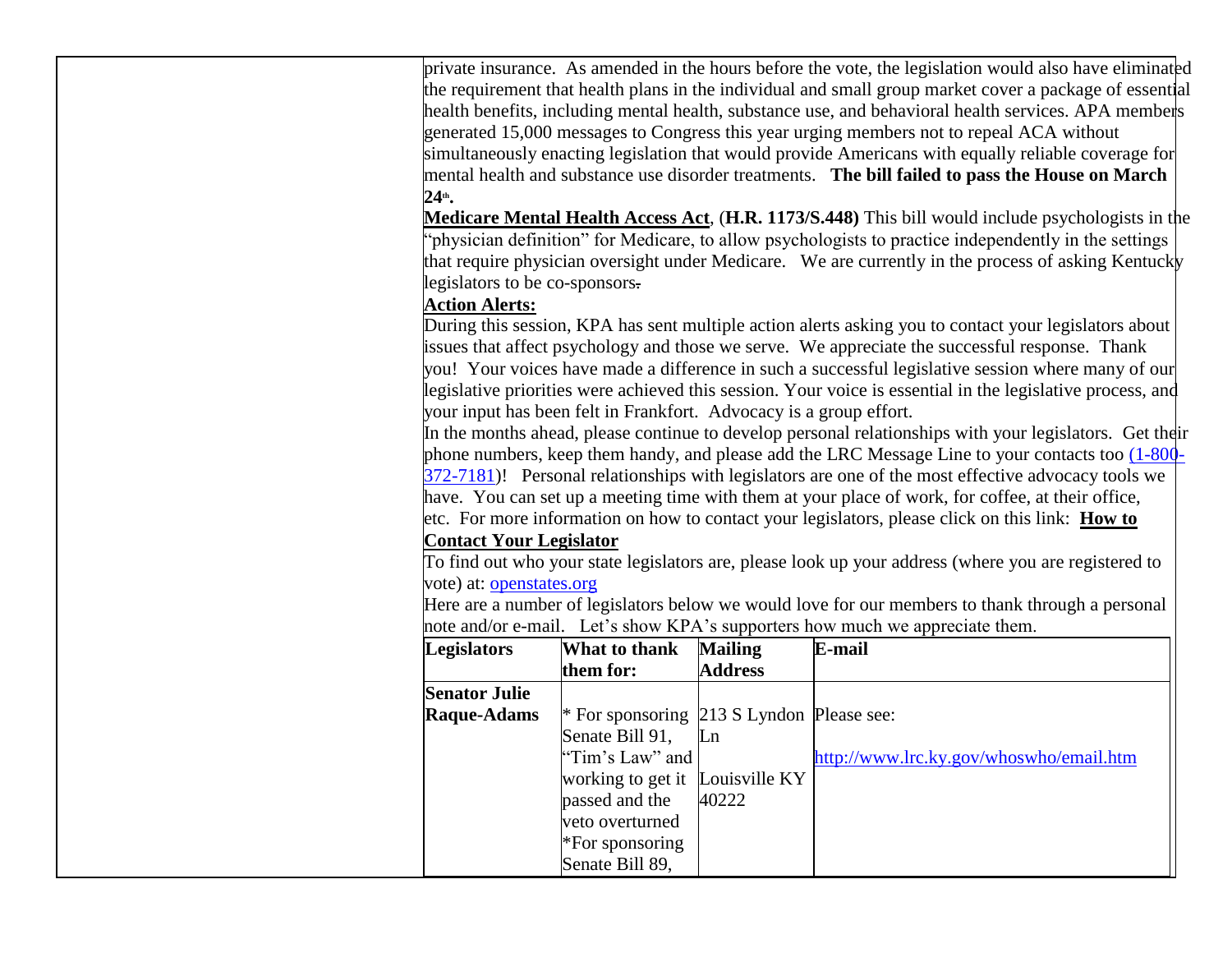|                      | tobacco cessation           |                          |                                         |
|----------------------|-----------------------------|--------------------------|-----------------------------------------|
|                      | coverage                    |                          |                                         |
|                      | *For adding a               |                          |                                         |
|                      | KPA member to               |                          |                                         |
|                      | the Palliative              |                          |                                         |
|                      | Care                        |                          |                                         |
|                      | Interdisciplinary           |                          |                                         |
|                      | Taskforce in SB             |                          |                                         |
|                      | 108                         |                          |                                         |
|                      | *For sponsoring             |                          |                                         |
|                      | legislation in SB           |                          |                                         |
|                      | 78 to make                  |                          |                                         |
|                      | Kentucky schools            |                          |                                         |
|                      | K-12 tobacco-               |                          |                                         |
|                      |                             |                          |                                         |
|                      | free                        |                          |                                         |
| <b>Senator Ralph</b> |                             | 3250 McClure Please see: |                                         |
| <b>Alvarado</b>      | *For sponsoring             | Rd                       |                                         |
|                      | SB 86 to support Winchester |                          | http://www.lrc.ky.gov/whoswho/email.htm |
|                      | changes in                  | KY 40391                 |                                         |
|                      | domestic violence           |                          |                                         |
|                      | reporting and               |                          |                                         |
|                      | later advocating            |                          |                                         |
|                      | for it to be added          |                          |                                         |
|                      | to HB 309                   |                          |                                         |
|                      | * For sponsoring            |                          |                                         |
|                      | legislation in SB           |                          |                                         |
|                      | 78 to make                  |                          |                                         |
|                      | Kentucky schools            |                          |                                         |
|                      | K-12 tobacco-               |                          |                                         |
|                      | free                        |                          |                                         |
|                      | *For sponsoring             |                          |                                         |
|                      | Senate Bill 89,             |                          |                                         |
|                      | tobacco cessation           |                          |                                         |
|                      | coverage                    |                          |                                         |
|                      | *For sponsoring             |                          |                                         |
|                      |                             |                          |                                         |
|                      | Tim's Law, SB               |                          |                                         |
|                      | 91                          |                          |                                         |
|                      |                             |                          |                                         |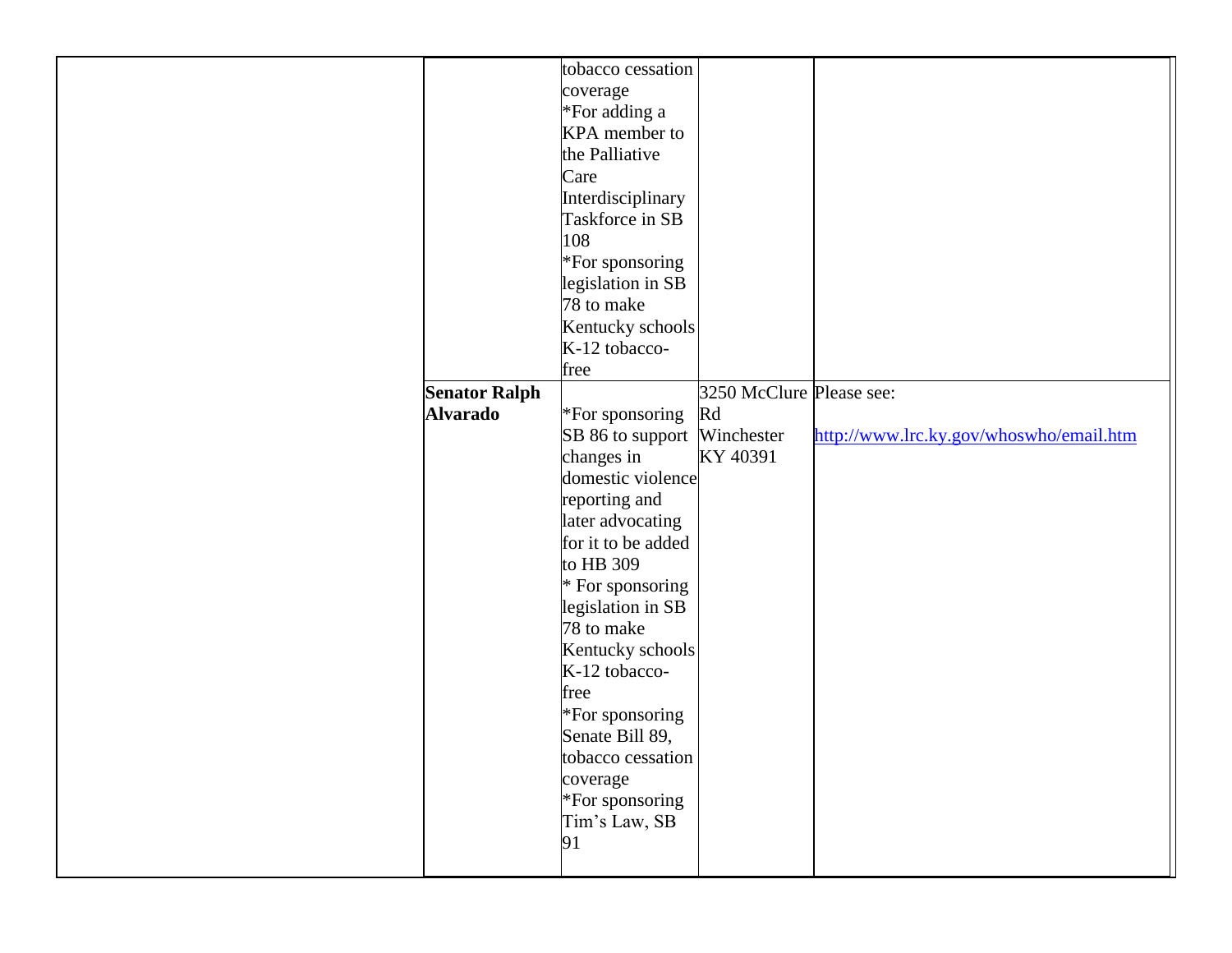| <b>Senator Danny</b>  |                                                                                                                   |                           |                                                       |
|-----------------------|-------------------------------------------------------------------------------------------------------------------|---------------------------|-------------------------------------------------------|
| <b>Carroll</b>        | *For co-                                                                                                          | 220 Cimarron Please see:  |                                                       |
|                       | sponsoring                                                                                                        | Way                       |                                                       |
|                       | Senate Bill 89,                                                                                                   | Paducah KY                | http://www.lrc.ky.gov/whoswho/email.htm               |
|                       | tobacco cessation 42001                                                                                           |                           |                                                       |
|                       |                                                                                                                   |                           |                                                       |
|                       | coverage                                                                                                          |                           |                                                       |
|                       | *For co-                                                                                                          |                           |                                                       |
|                       | sponsoring Tim's                                                                                                  |                           |                                                       |
|                       | Law, SB 91                                                                                                        |                           |                                                       |
|                       |                                                                                                                   |                           |                                                       |
| <b>Senator C.B.</b>   | *For co-                                                                                                          | PO Box 1215               | Please see:                                           |
| Embry Jr.             | sponsoring                                                                                                        | Morgantown                |                                                       |
|                       | Senate Bill 89,                                                                                                   | KY 42261                  | http://www.lrc.ky.gov/whoswho/email.htm               |
|                       | tobacco cessation                                                                                                 |                           |                                                       |
|                       | coverage                                                                                                          |                           |                                                       |
|                       | *For co-                                                                                                          |                           |                                                       |
|                       |                                                                                                                   |                           |                                                       |
|                       | sponsoring Tim's                                                                                                  |                           |                                                       |
|                       | Law, SB 91                                                                                                        |                           |                                                       |
| <b>Senator Denise</b> | *For co-                                                                                                          | 2521 Ransdell Please see: |                                                       |
| <b>Harper Angel</b>   | sponsoring                                                                                                        | Ave                       |                                                       |
|                       | Senate Bill 89,                                                                                                   |                           | Louisville KY http://www.lrc.ky.gov/whoswho/email.htm |
|                       | tobacco cessation 40204                                                                                           |                           |                                                       |
|                       | coverage                                                                                                          |                           |                                                       |
|                       | *For co-                                                                                                          |                           |                                                       |
|                       | sponsoring Tim's                                                                                                  |                           |                                                       |
|                       | Law, SB 91                                                                                                        |                           |                                                       |
| <b>Senator Morgan</b> | *For co-                                                                                                          | 2250 Winston Please see:  |                                                       |
|                       |                                                                                                                   |                           |                                                       |
|                       |                                                                                                                   |                           |                                                       |
|                       |                                                                                                                   |                           |                                                       |
|                       |                                                                                                                   |                           |                                                       |
|                       |                                                                                                                   |                           |                                                       |
|                       |                                                                                                                   |                           |                                                       |
|                       |                                                                                                                   |                           |                                                       |
|                       |                                                                                                                   |                           |                                                       |
| <b>Senator Reggie</b> | For co-                                                                                                           | 702 Capitol               | Please see:                                           |
| <b>Thomas</b>         | sponsoring Tim's Ave                                                                                              |                           |                                                       |
|                       | Law, SB 91                                                                                                        | <b>Annex Room</b>         | http://www.lrc.ky.gov/whoswho/email.htm               |
|                       |                                                                                                                   | 255                       |                                                       |
| <b>McGarvey</b>       | sponsoring<br>Senate Bill 89,<br>tobacco cessation 40205<br>coverage<br>For co-<br>sponsoring Tim's<br>Law, SB 91 | Ave                       | Louisville KY http://www.lrc.ky.gov/whoswho/email.htm |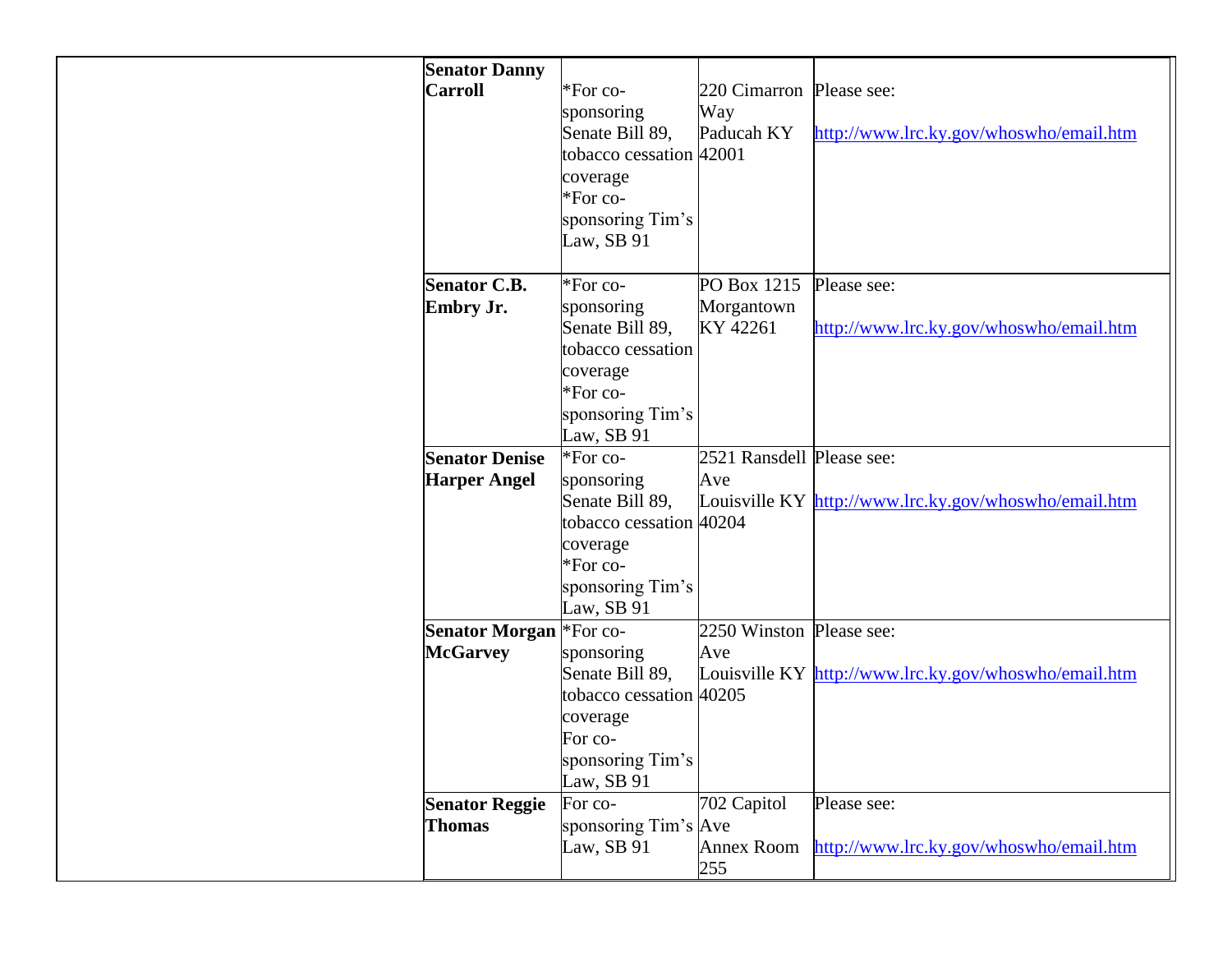|                      |                                                                  | <b>Frankfort KY</b><br>40601 |                                                       |
|----------------------|------------------------------------------------------------------|------------------------------|-------------------------------------------------------|
| <b>Senator Alice</b> | For co-                                                          | 3274 Gondola Please see:     |                                                       |
| <b>Kerr</b>          | sponsoring Tim's Dr                                              |                              |                                                       |
|                      | Law, SB 91                                                       |                              | Lexington KY http://www.lrc.ky.gov/whoswho/email.htm  |
|                      |                                                                  | 40513                        |                                                       |
| <b>Senator Stan</b>  | For co-                                                          | 763 Sinking                  | Please see:                                           |
| <b>Humphries</b>     | sponsoring Tim's Fork Rd                                         |                              |                                                       |
|                      | Law, SB 91                                                       | Cadiz KY<br>42211            | http://www.lrc.ky.gov/whoswho/email.htm               |
|                      | <b>Rep. Tom Burch</b> For being a long- 4012 Lambert Please see: |                              |                                                       |
|                      | time advocate of                                                 | Ave                          |                                                       |
|                      | Tim's Law and                                                    |                              | Louisville KY http://www.lrc.ky.gov/whoswho/email.htm |
|                      | sponsoring HB 7940218                                            |                              |                                                       |
| <b>Rep. Chris</b>    | For co-                                                          | 719 Forest                   | Please see:                                           |
| <b>Harris</b>        | sponsoring Tim's Hills Rd                                        |                              |                                                       |
|                      | Law, HB 79                                                       | <b>Forest Hills</b>          | http://www.lrc.ky.gov/whoswho/email.htm               |
|                      |                                                                  | KY 41527                     |                                                       |
| <b>Rep. Ruth</b>     | For co-                                                          | 10                           | Please see:                                           |
| Palumbo              | sponsoring Tim's DeepwoodDr                                      |                              |                                                       |
|                      | Law, HB 79                                                       | 40505                        | Lexington KY http://www.lrc.ky.gov/whoswho/email.htm  |
| <b>Rep. Kimberly</b> | For sponsoring                                                   | PO Box 143                   | Please see:                                           |
| <b>PooreMoser</b>    | legislation in HB                                                | Independence                 |                                                       |
|                      | 247 to make                                                      | KY 41051                     | http://www.lrc.ky.gov/whoswho/email.htm               |
|                      | Kentucky schools                                                 |                              |                                                       |
|                      | K-12 tobacco-                                                    |                              |                                                       |
|                      | free                                                             |                              |                                                       |
|                      | (even though<br>legislation did not                              |                              |                                                       |
|                      | pass this year)                                                  |                              |                                                       |
| Rep.                 | For sponsoring                                                   | PO Box 911                   | Please see:                                           |
| <b>AddiaWuchner</b>  | legislation in HB                                                | <b>Burlington KY</b>         |                                                       |
|                      | 247 to make                                                      | 41005                        | http://www.lrc.ky.gov/whoswho/email.htm               |
|                      | Kentucky schools                                                 |                              |                                                       |
|                      | K-12 tobacco-                                                    |                              |                                                       |
|                      | free                                                             |                              |                                                       |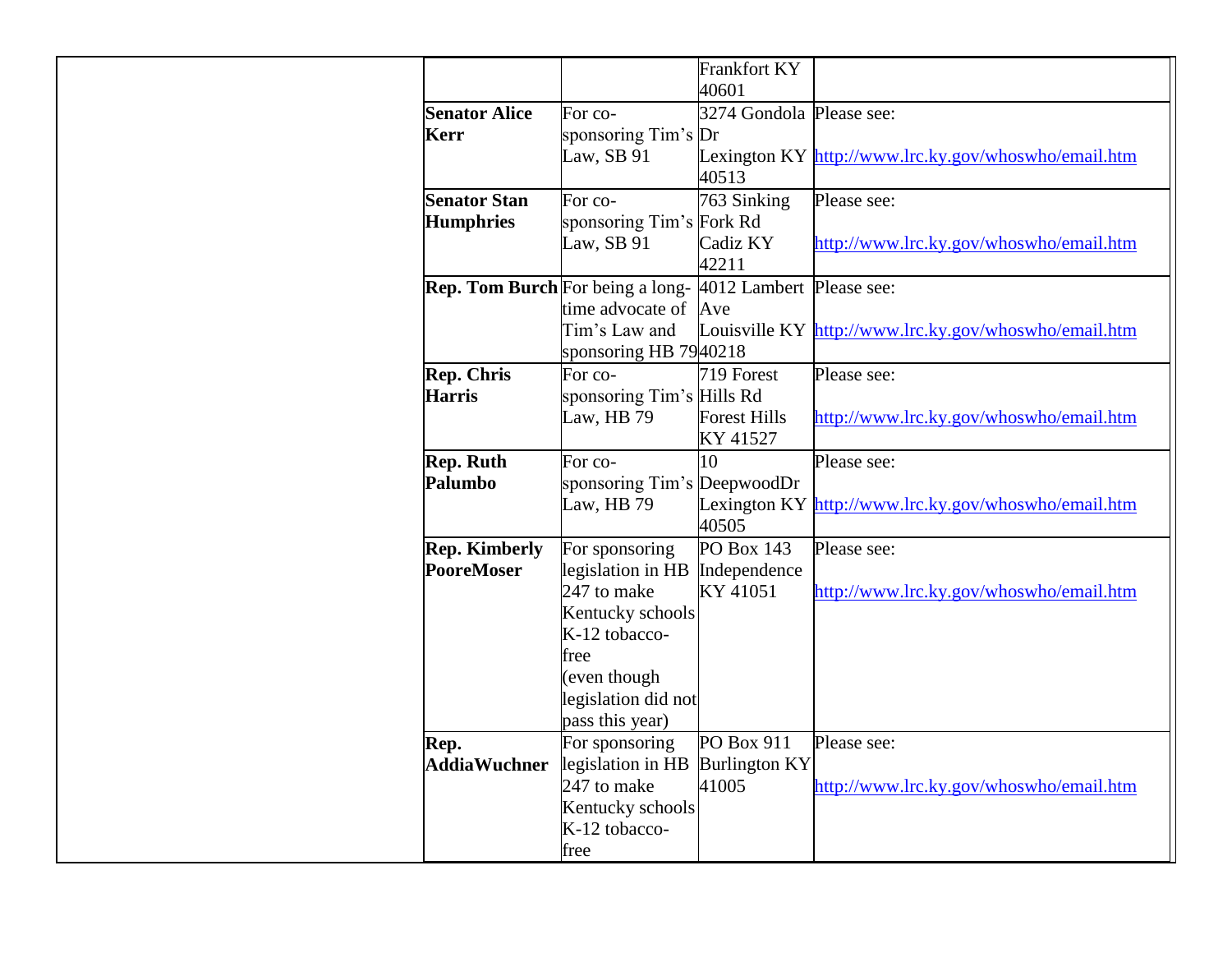|                   | (even though                   |                          |                                         |
|-------------------|--------------------------------|--------------------------|-----------------------------------------|
|                   | legislation did not            |                          |                                         |
|                   | pass this year)                |                          |                                         |
| Rep. Jody         | For sponsoring                 | 817 Culpeper             | Please see:                             |
| <b>Richards</b>   | legislation in HB St           |                          |                                         |
|                   | 247 to make                    | <b>Bowling</b>           | http://www.lrc.ky.gov/whoswho/email.htm |
|                   | Kentucky schools Green KY      |                          |                                         |
|                   | $K-12$ tobacco-                | 42103                    |                                         |
|                   | free                           |                          |                                         |
|                   | (even though                   |                          |                                         |
|                   | legislation did not            |                          |                                         |
|                   | pass this year)                |                          |                                         |
| <b>Rep.</b> Susan | For sponsoring                 | PO Box 22778 Please see: |                                         |
| Westrom           | legislation in HB Lexington KY |                          |                                         |
|                   | 247 to make                    | 40522                    | http://www.lrc.ky.gov/whoswho/email.htm |
|                   | Kentucky schools               |                          |                                         |
|                   | K-12 tobacco-                  |                          |                                         |
|                   | free(even though               |                          |                                         |
|                   | legislation did not            |                          |                                         |
|                   | pass this year)                |                          |                                         |
|                   |                                |                          |                                         |

## **Open Call for CE Proposals for 2018 KPA CE Calendar.**

If you are interested in presenting a Continuing Education workshop during the 2018 calendar year, please complete a CE proposal form by clicking the [CE Open Call link.](http://kpa.memberclicks.net/message2/link/292572b2-91f4-4bf8-82e1-138aea29f44c/28)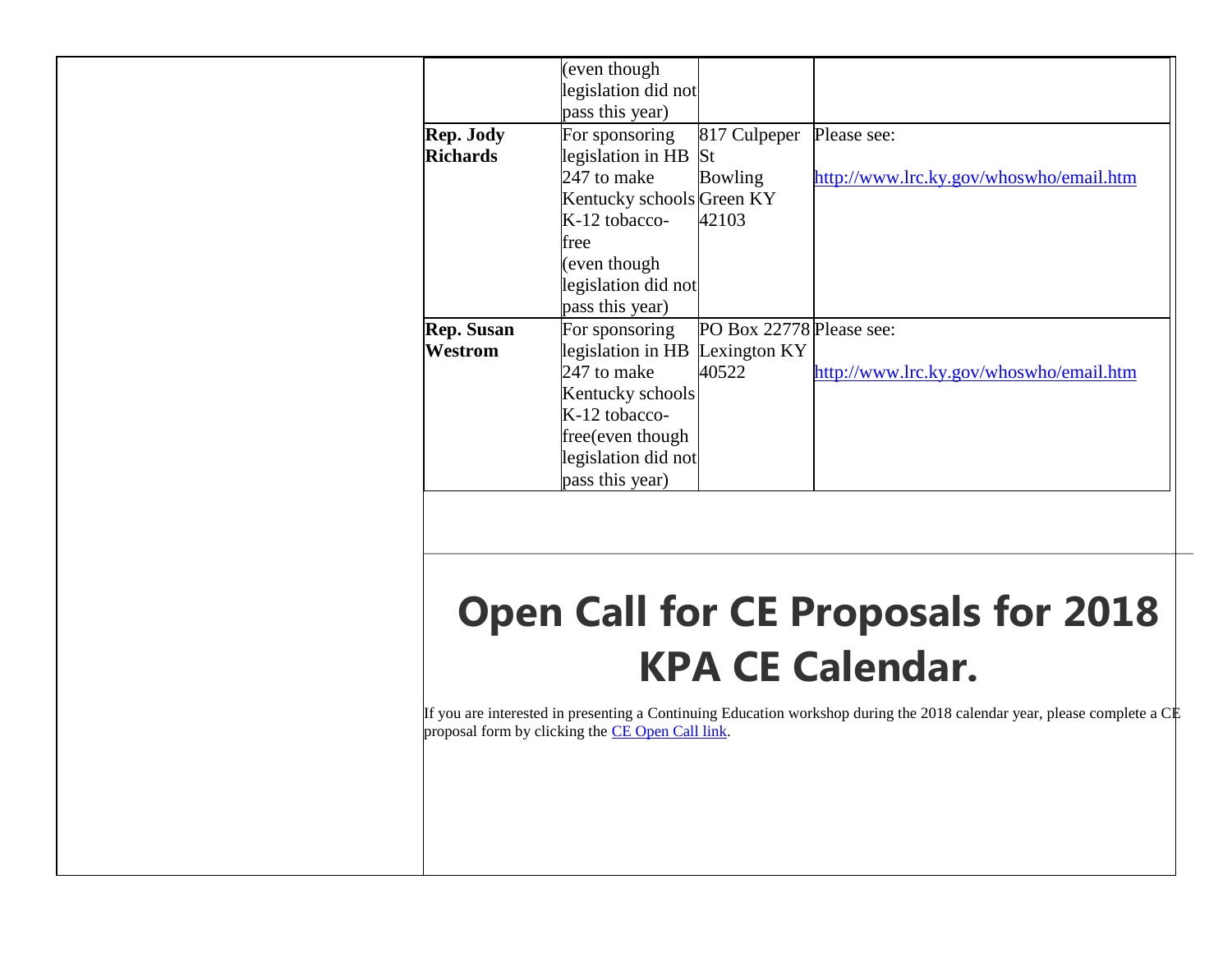### **KPA Member Benefits:**

**KPA CE Registry:** Never worry about trying to keep track of all those CE certificates again! When you join the KPA CE Registry, we take care of all the details (and headaches) for you.**Click** [here](http://kpa.memberclicks.net/message2/link/292572b2-91f4-4bf8-82e1-138aea29f44c/29) to get started.

**Professional Issues Consultation** - KPA's Director of Professional Affairs, Dr. Laurie Grimes, is available to consult with KPA members concerning problems with third party reimbursement and will work with KPA members to bring these issues to the attention of insurers, regulators such as the KY Department of Insurance, and, in coordination with the KPA lobbyist, with legislators. She will also communicate as necessary with KY Board of Examiners of Psychology concerning legislative and regulatory issues which affect KPA membership and their ability to provide and be reimbursed for psychological services. Click [here](http://kpa.memberclicks.net/message2/link/292572b2-91f4-4bf8-82e1-138aea29f44c/30) to fill out a request.

### **Clinical Psychology – Overview and Effectiveness**

PowerPoint courtesy of KPA Member Eric Russ, Ph.D., University of Louisville. Click [here](http://kpa.memberclicks.net/message2/link/292572b2-91f4-4bf8-82e1-138aea29f44c/31) to access the Powerpoint presentation.

### **Post-Ferguson Resources for Coping, Learning, and Teaching**

Resources courtesy of the Georgia Psychological Association. Click [here](http://kpa.memberclicks.net/message2/link/292572b2-91f4-4bf8-82e1-138aea29f44c/32) to access the webpage with listed resources.

**Ethics Resource** - The KPA Ethics Committee has developed a list of resources for KPA members aimed to help psychologists find resources about self-assessment, self-care and the development of skills, relationships, and personal qualities that will allow them to be less vulnerable to ethical breaches and "slippery slopes" in their professional careers and foster ethical awareness that leads to optimal practice. The posted resources define and discuss the stress—distress—impairment continuum, and the vulnerability at any point along the way to an ethical violation. They touch on topics such as risk factors, prevention of impairment, intervening with an impaired colleague, treatment options and the national movement toward establishing colleague assistance programs. Click [here](http://kpa.memberclicks.net/message2/link/292572b2-91f4-4bf8-82e1-138aea29f44c/33) to fill out an Ethics Consult Request Form.

### **Have an Idea or Contribution for the KPA e-newsletter?**

Contact the KPA Central Office or Brandon Dennis, Psy.D., KPA e-Newsletter Editor